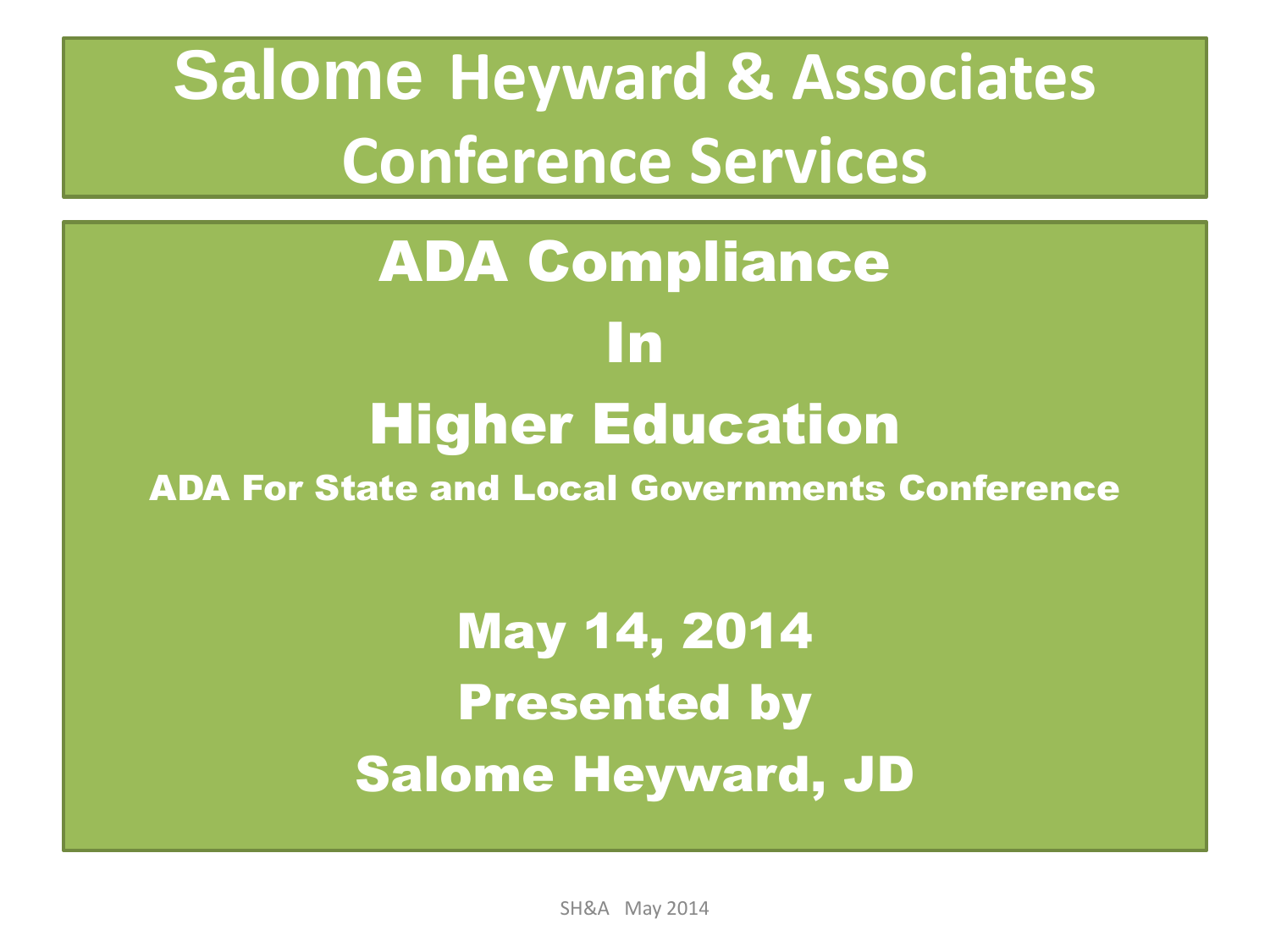#### Access to Technology

South Carolina Technical College System, Louisiana Tech University, and the University of Montana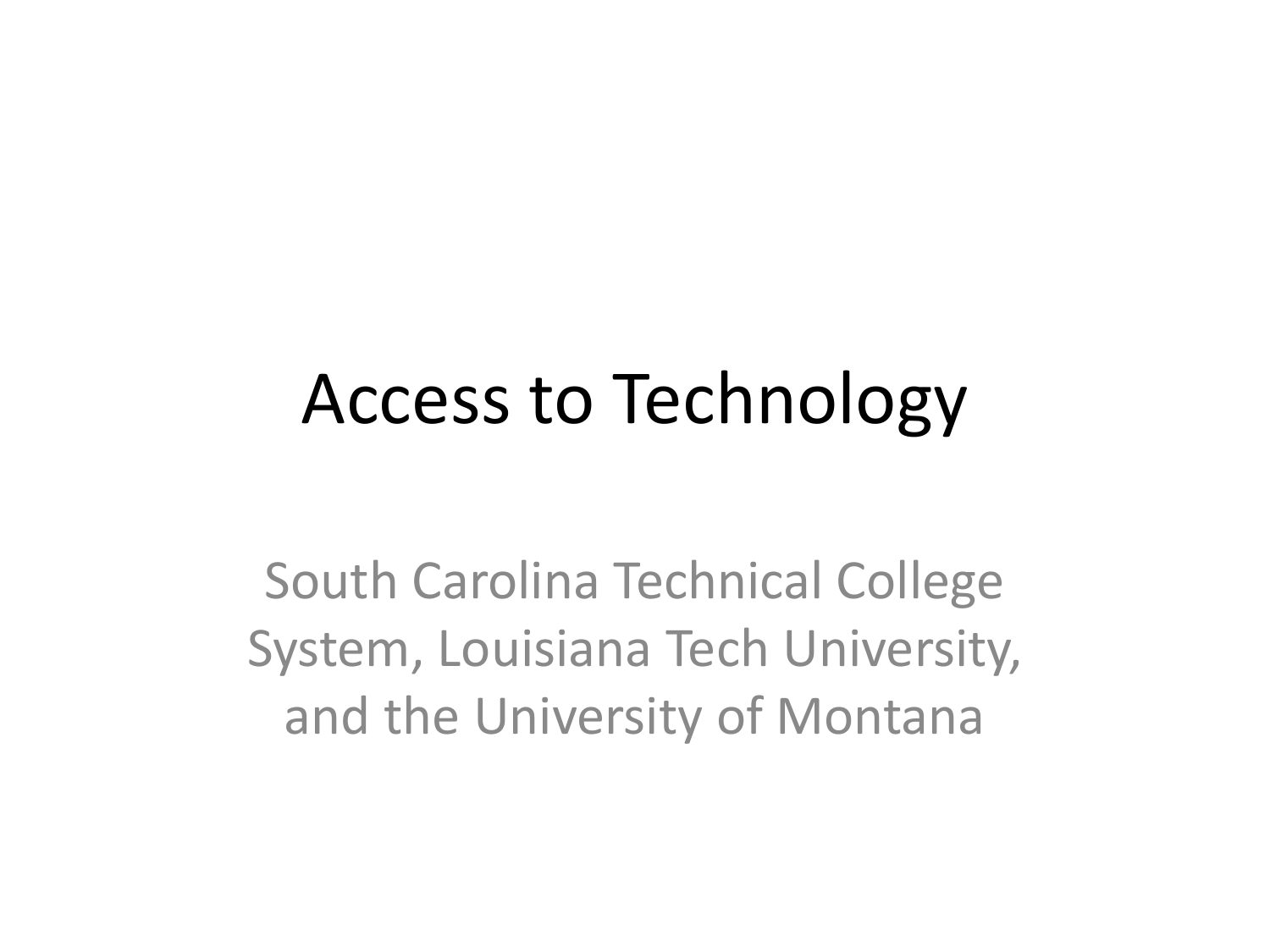## The Compliance Challenge

- An institution wide focus rather than an individual accommodation request approach is most effective.
- Institutions are obligated to provide equal access to all technology based services, activities and information. This includes: informational websites, course management systems, student portals providing access to e-mail systems, registration services, grades, calendar events, etc…
- Individuals with disabilities should have "the same ease of use, ready access, completeness of information, functionality and timeliness of response" with respect to technology based programs, services and activities.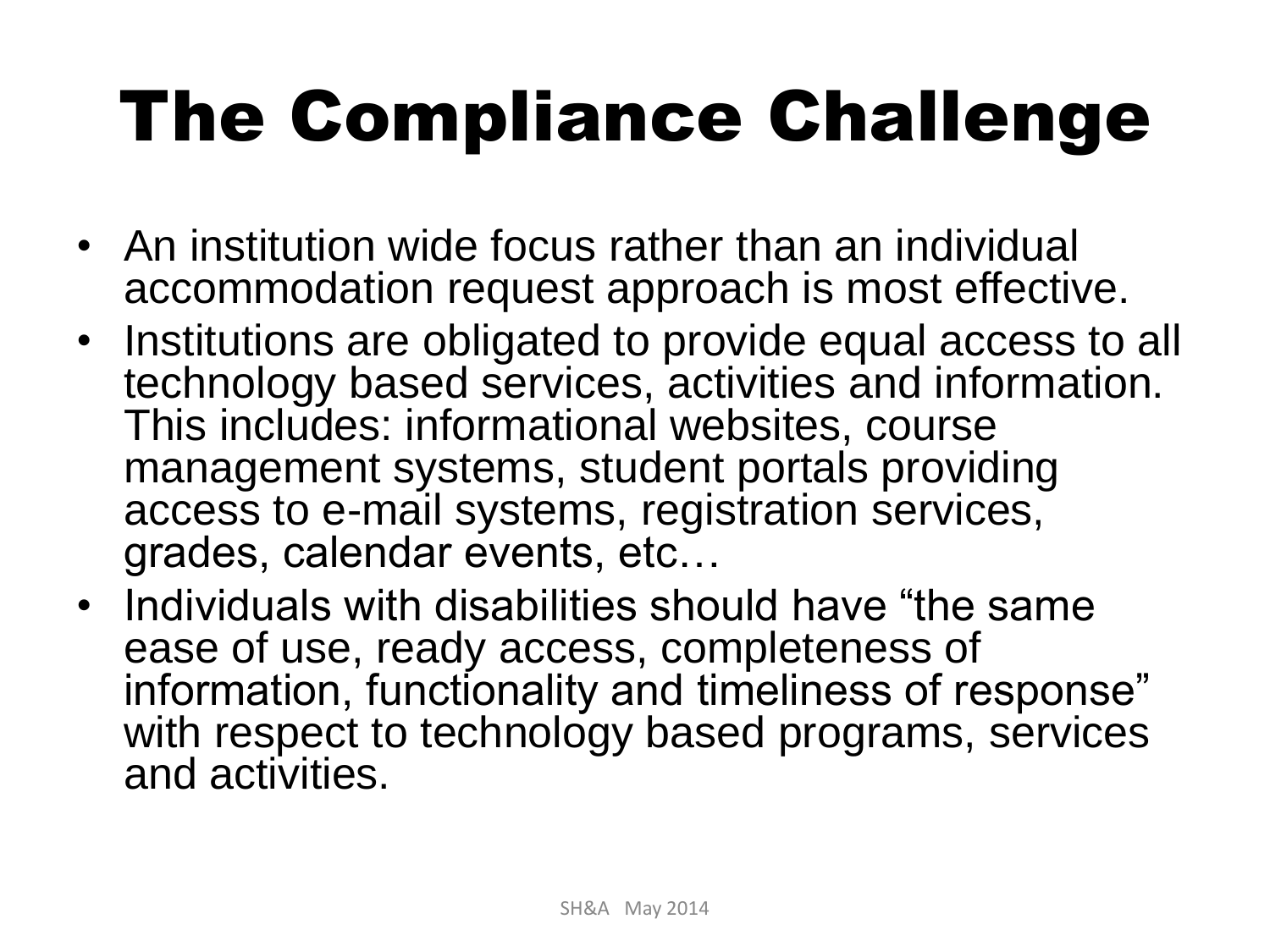### Student Issues

- Offering students with disabilities the option to take traditional classes on campus as an alternative is not considered providing the individual other accessible means because such an option does not provide equivalent access (i.e., it lacks the convenience and flexibility of online education).
- Students should not be placed in the position of exploring available academic adjustments, aids and services and determining how to access the course themselves. The fact that it is an online program does not make the student solely responsible for solving the problem. Institutions must assign individuals with appropriate expertise and authority to address access concerns and questions in a timely manner.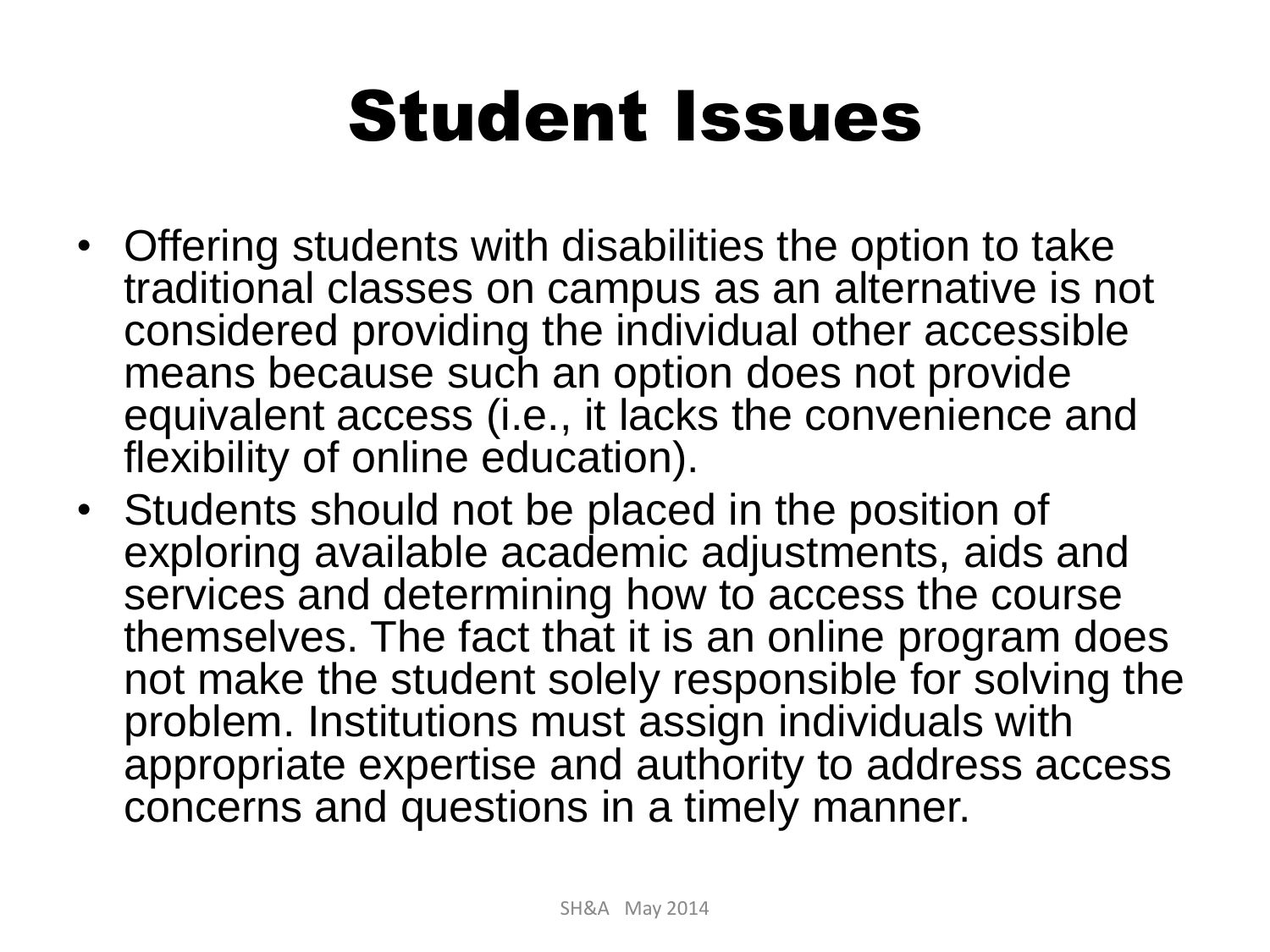## Student Issues (cont.)

- If the student's need and difficulty is clearly apparent, he or she does not need to make a specific request for assistance to obligate the institution to explore an effective way to meet the need.
- A faculty member's refusal or assertion of impossibility is not sufficient absence full exploration of the availability of academic adjustments and/or auxiliary aids and/or alternatives for providing access. Debates about the feasibility of accommodations and/or who is responsible for providing them should not leave students caught in the middle.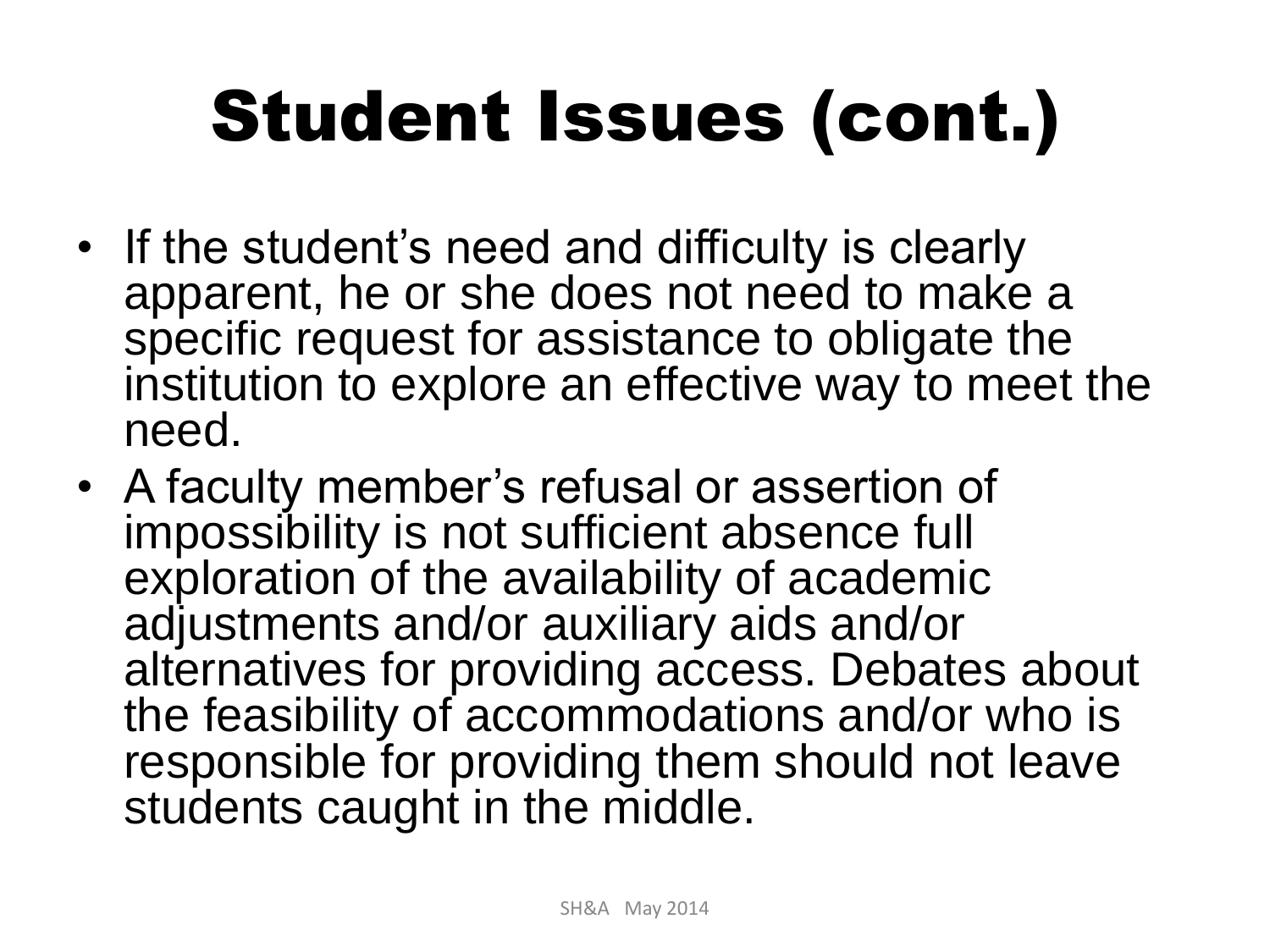## Student Issues (cont.)

- Student preference does not solely control. The obligation is to provide "equally effective" and "necessary" adjustments, aids and services.
- An effective accommodation may require the student to use means or measures different or in addition to those used by nondisabled students or to work with or consult with others
- The key is whether the student has an equal opportunity to obtain the same benefit, result and/or level of achievement…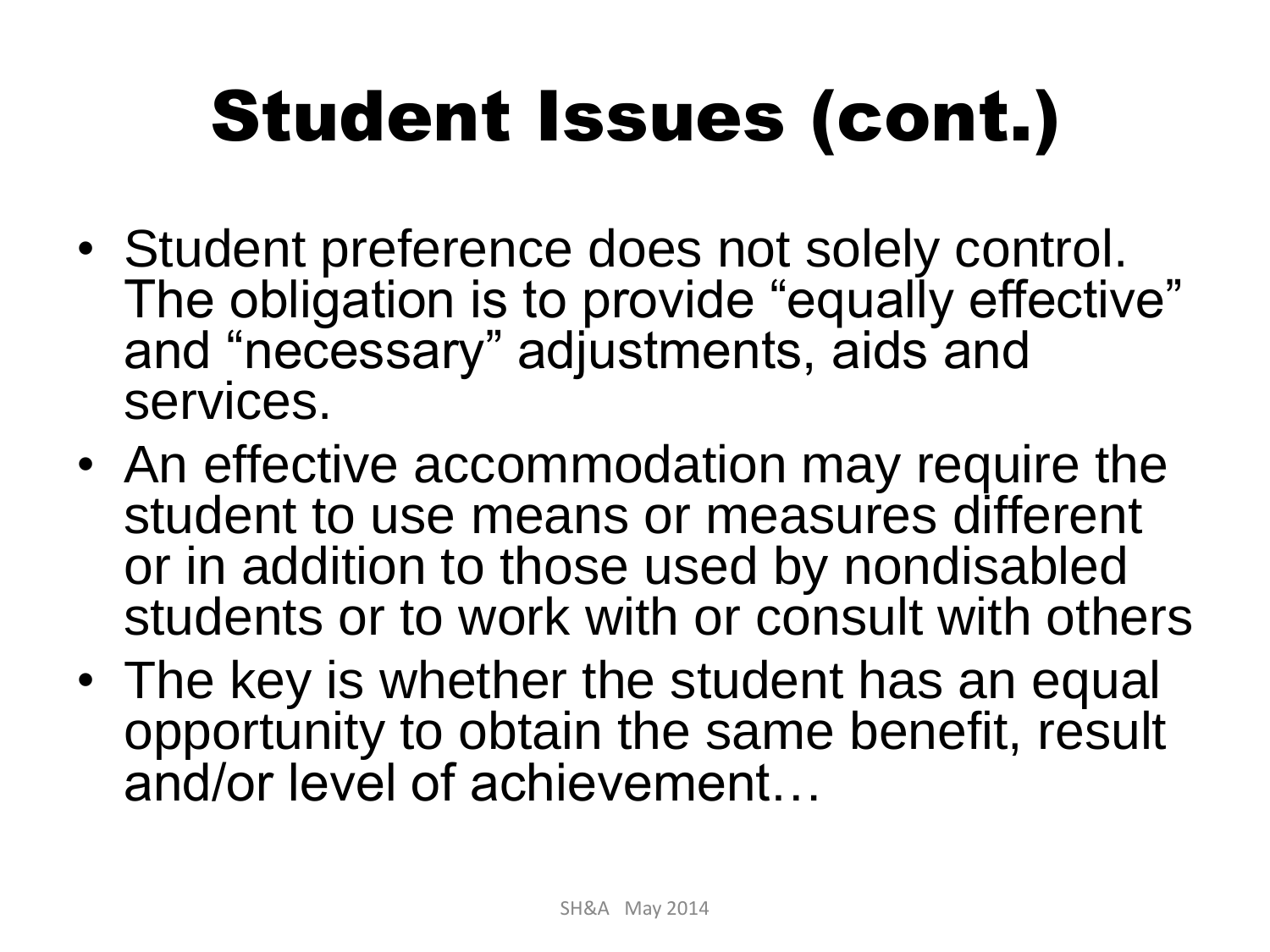## The lessons of Kindle, LSAC, Goggle Mail, et al…

- **Standard:** "['M]ay not, directly or through contractual, licensing, or other arrangements… provide a qualified person with a disability with an aid, benefit, or service that is not as effective as that provided others."
- Their products and services are designed for the average, unexceptional user and generally compliance and access is way down the list.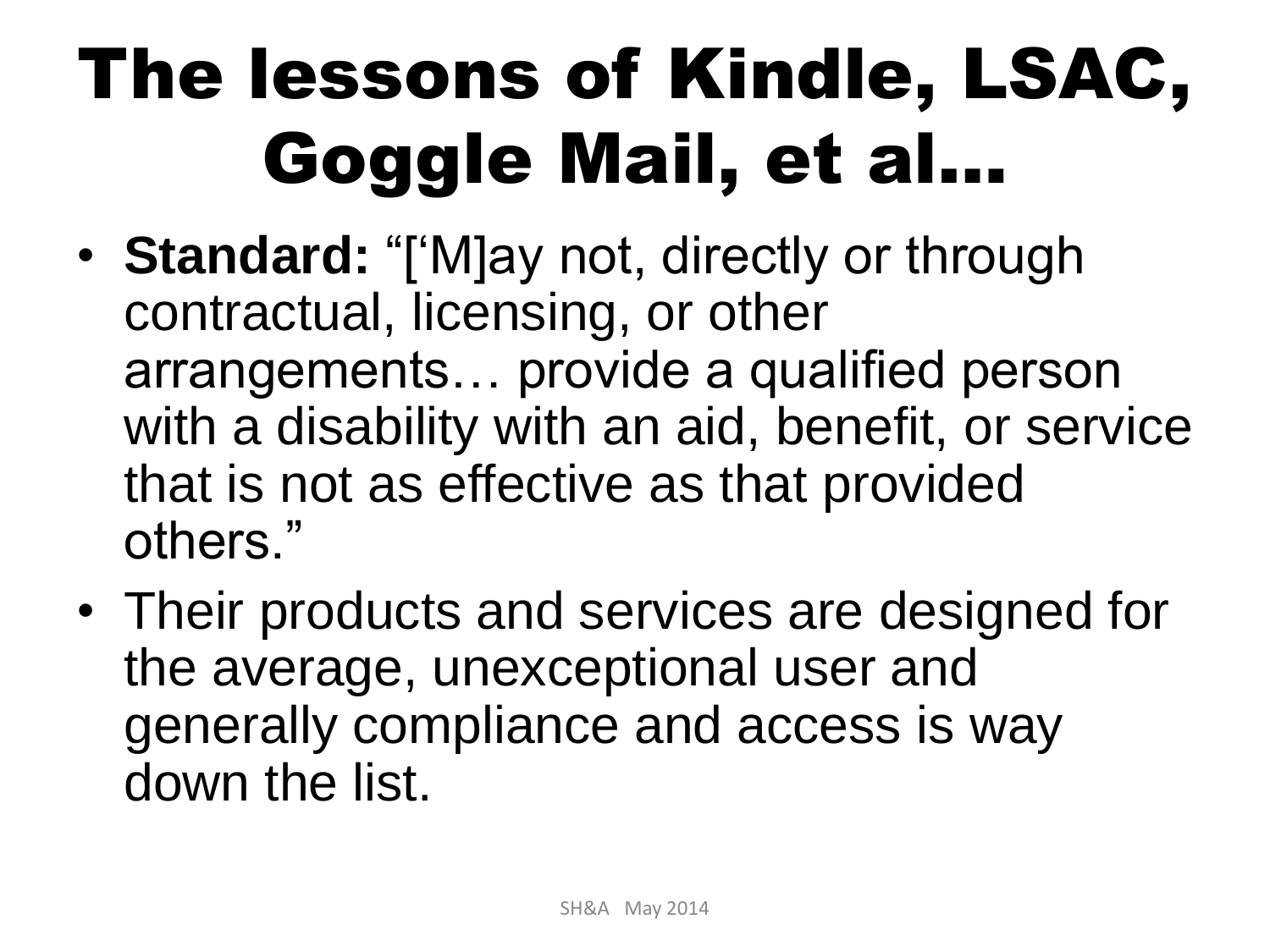# The lessons of Kindle, LSAC, Goggle Mail, et al… (cont.)

- The question of access is always on the table. Institutions are obligated to fully and comprehensively explore the issue of access for users with disabilities prior to entering into contracts or arrangements for which access is critical to participation.
- Those knowledgeable about disabilities and fashioning accommodations should be a part of the decisionmaking process.
- If insurmountable barriers to access exist, alternative means of providing access must be identified that afford individuals with disabilities "an equal opportunity to obtain the same result, to gain the same benefit, or to reach the same level of achievement as [users] without disabilities."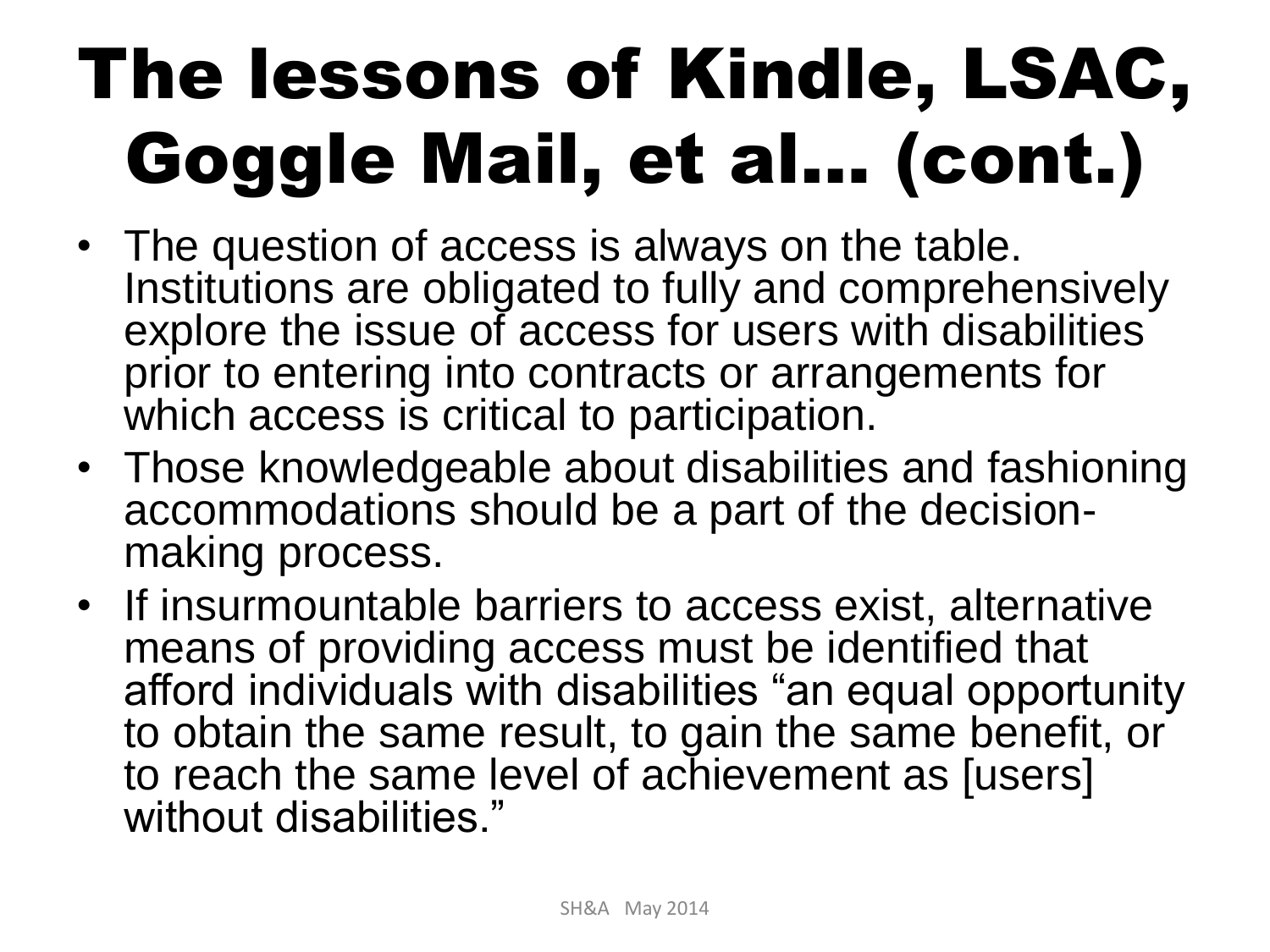Adopt a policy addressing the use of electronic and information technology (EIT) institution-wide that establishes the institution's commitment to accessibility. The standard should provide that individuals with disabilities must be afforded "an equal opportunity to obtain the same result, to gain the same benefit, or to reach the same level of achievement as [users] without disabilities.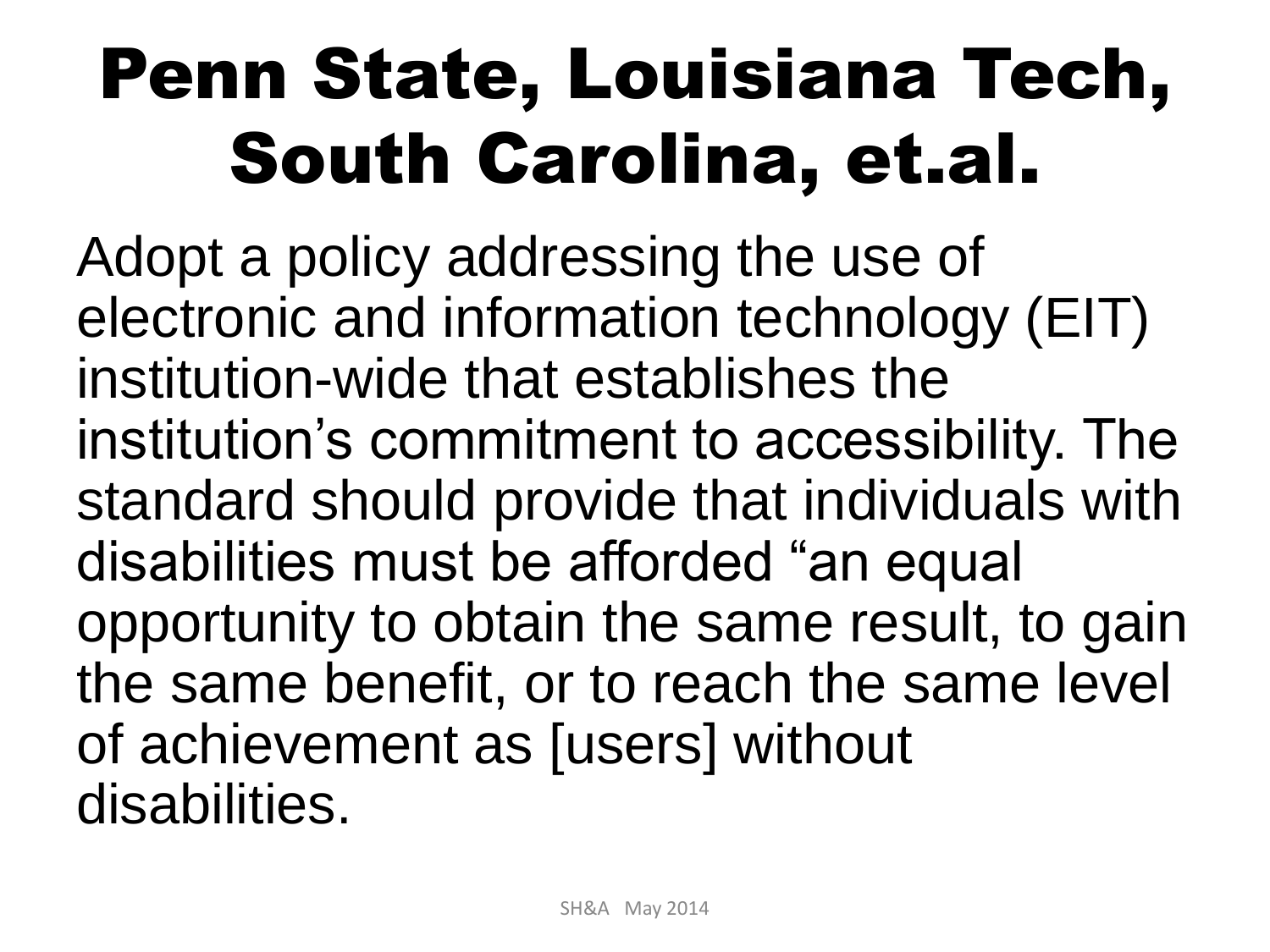Conduct an audit of all electronic and information technology (EIT) to determine accessibility and usability. The audit should include: websites, documents posted on websites, application processes, library services, learning management systems, access to classroom podiums, distance learning – online programs, registration systems, personal response systems, videos, banking websites and ATM access.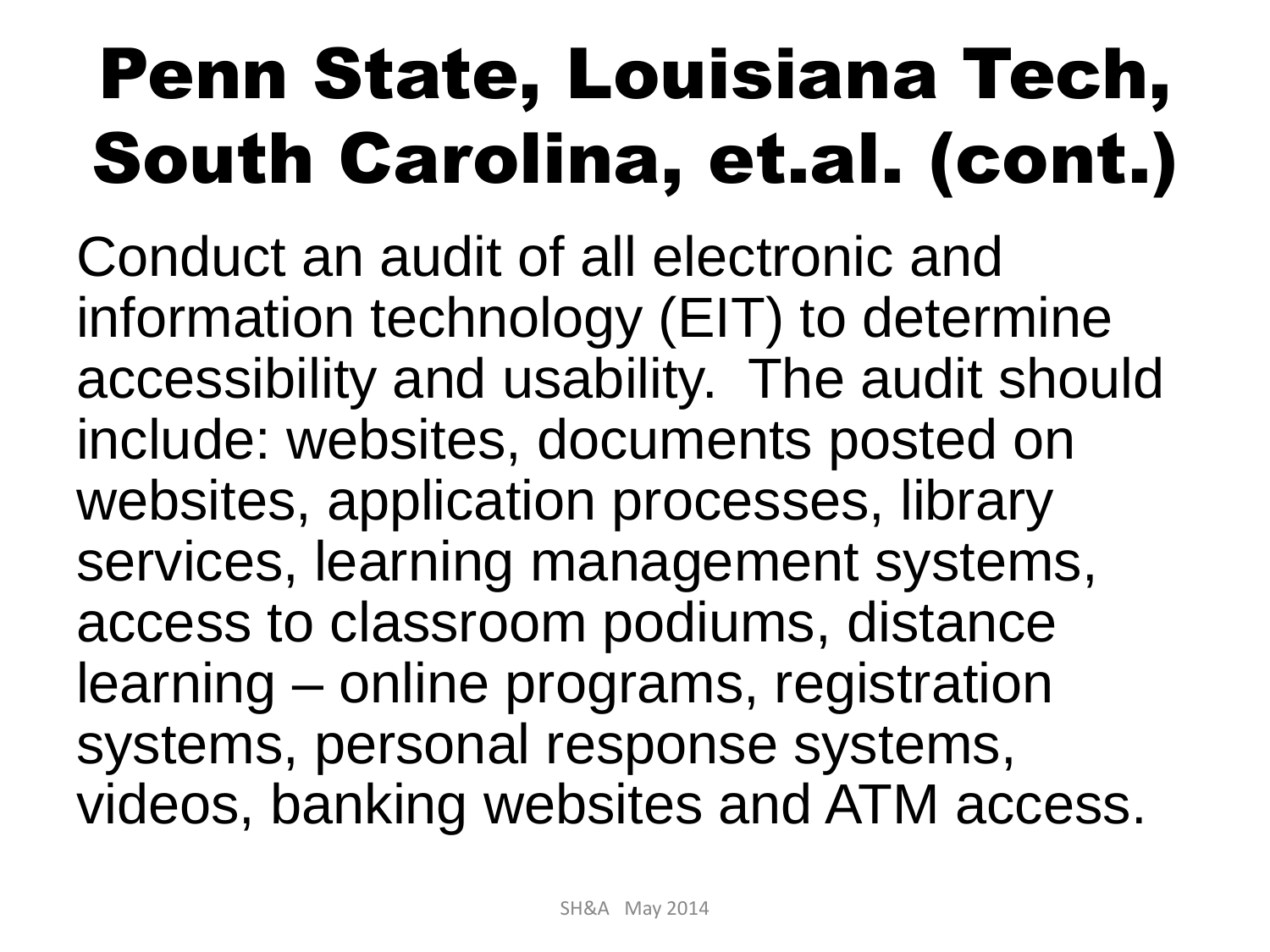Develop and implement a policy and procedures regarding procurement that requires the institution to purchase or recommend only EITs that will provide "the same programs, benefits, and services as they do to individuals without disabilities, except when it would fundamentally alter a program or when it is not technically feasible to do so, in which case the procedures will require the [institution] to provide accessible alternate EITs.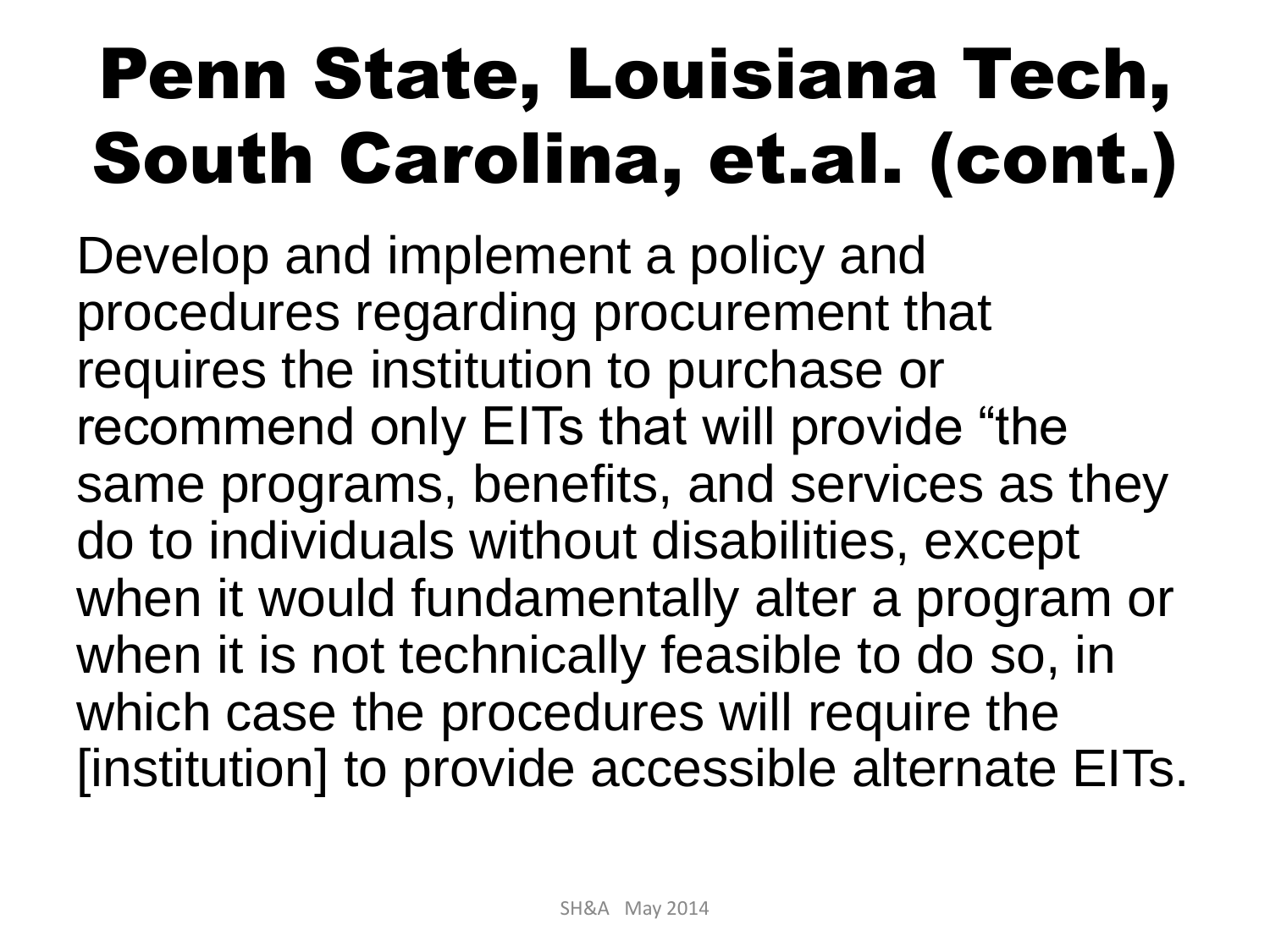- Make course management systems, learning platforms and library database a priority.
- Identify barriers to access, develop a plan for attacking the deficiencies, and provide meaningful funding for the initiative
- Make faculty a part of the solution by providing training, guidance and direct support for course development
- Once insurmountable barriers are identified adopt alternative methods to providing access.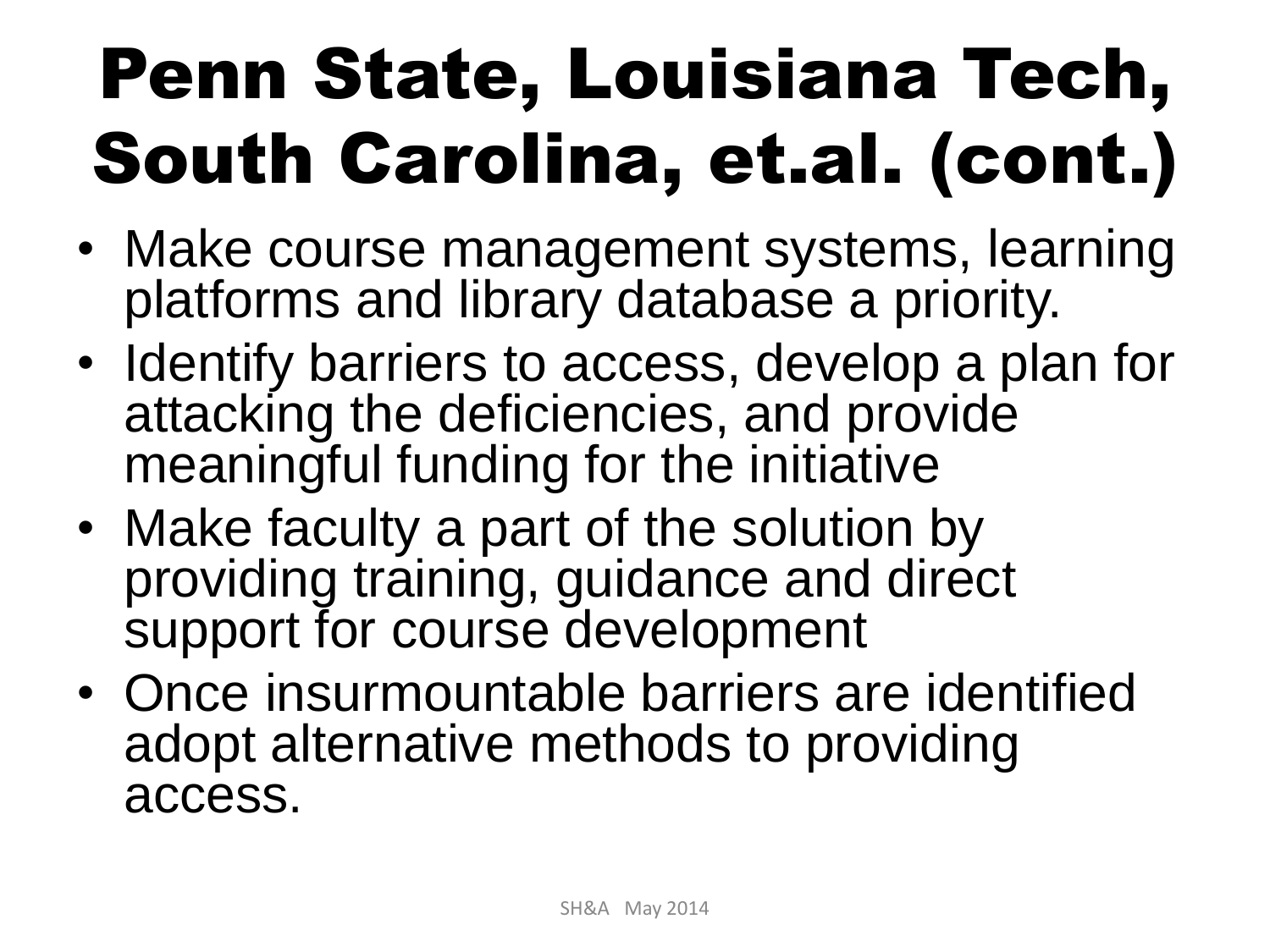- If you don't have an ADA/504 Coordinator or an administrator to coordinate the implementation of the Technology Accessibility Policy - Get one!
- Make it an IT issue and responsibility and expand the expertise of the IT staff, if necessary.
- Use available website accessibility evaluation software to identify barriers regarding images, graphics and audio presentations.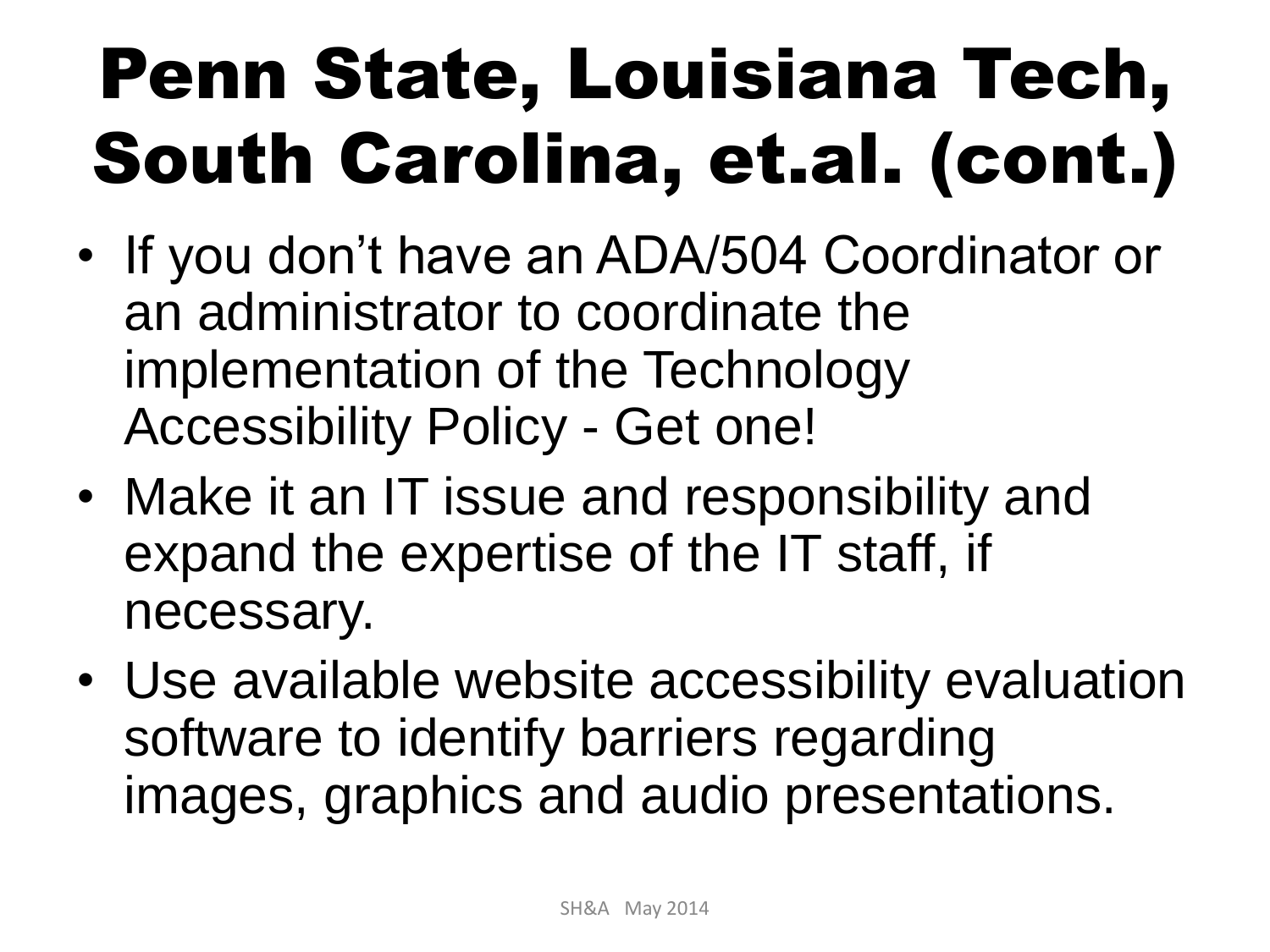#### Faculty Participation

A discussion of the proper role of faculty in the accommodation process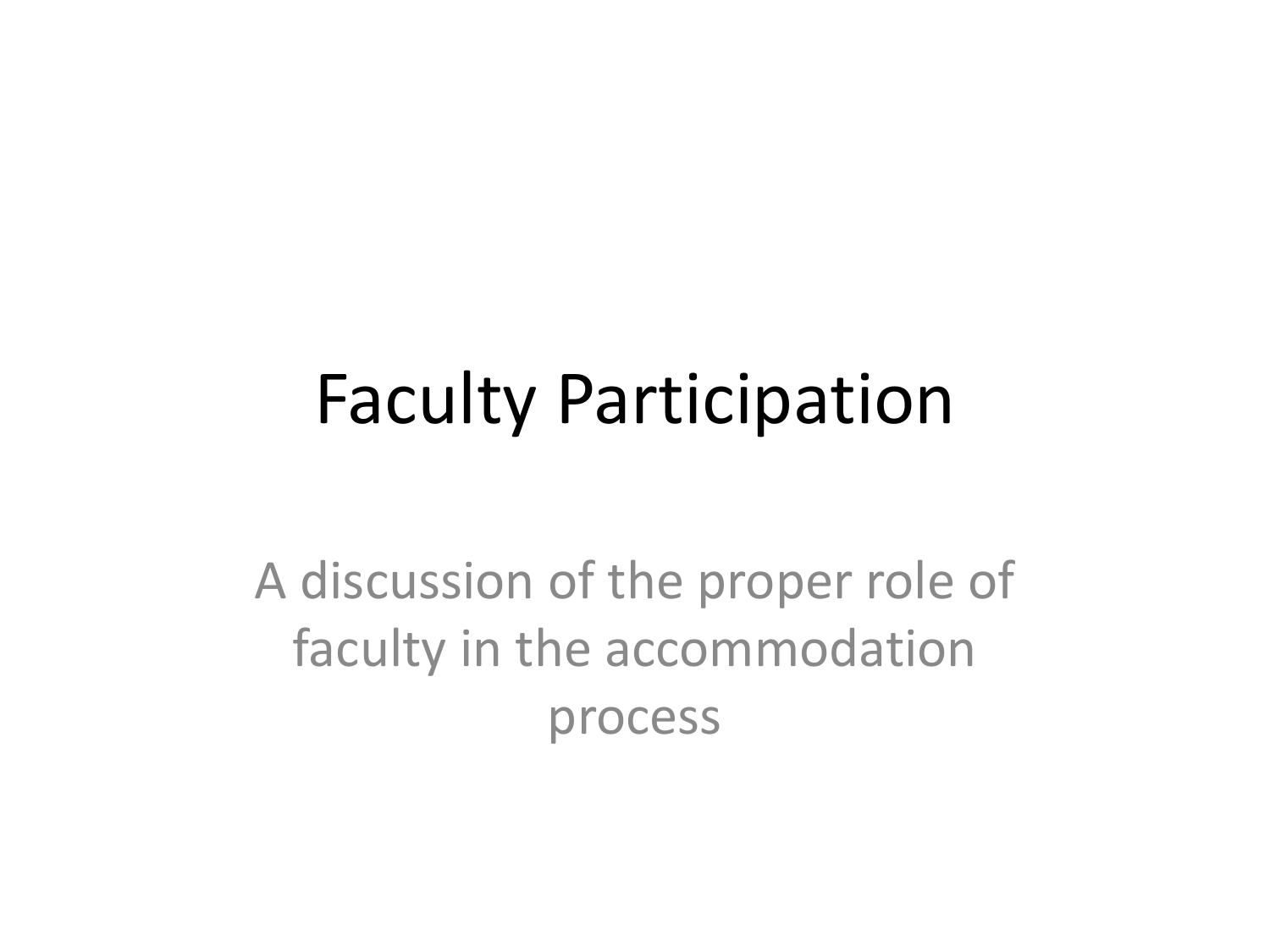# Key Compliance Issues

- Balancing Competing Principles
- The Deliberative Process
- It's about "Meaningful Access"
- The Role of Faculty
- Legitimate Concerns
- Compliance Mistakes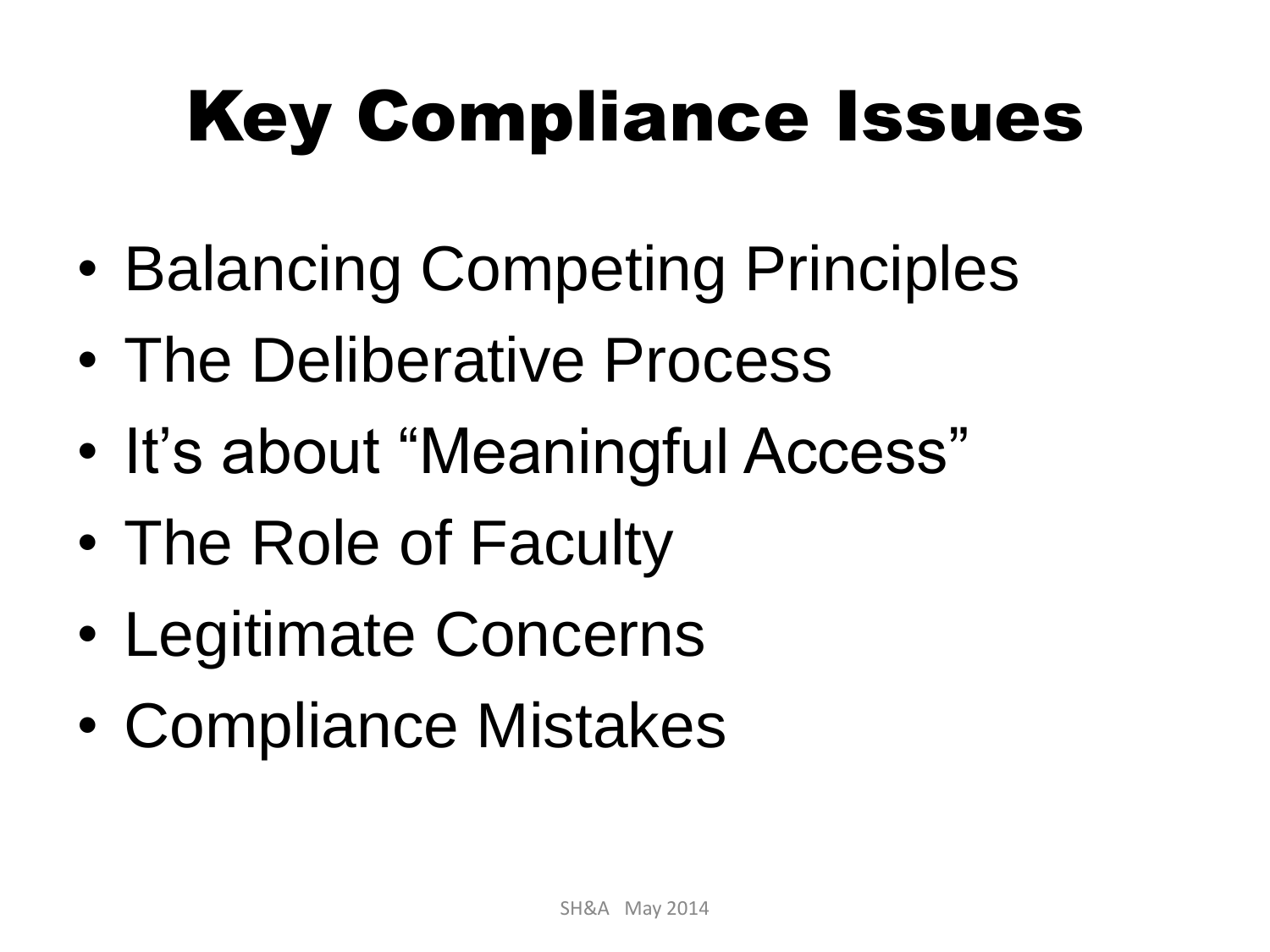## You Must Remember This…

• Basic Misunderstandings

 Two Equally Important Principles Asking the Right Question Striking the Balance

• The Deliberative Process The Role of Disability Service Providers Determining Essential Requirements Exercise Due Diligence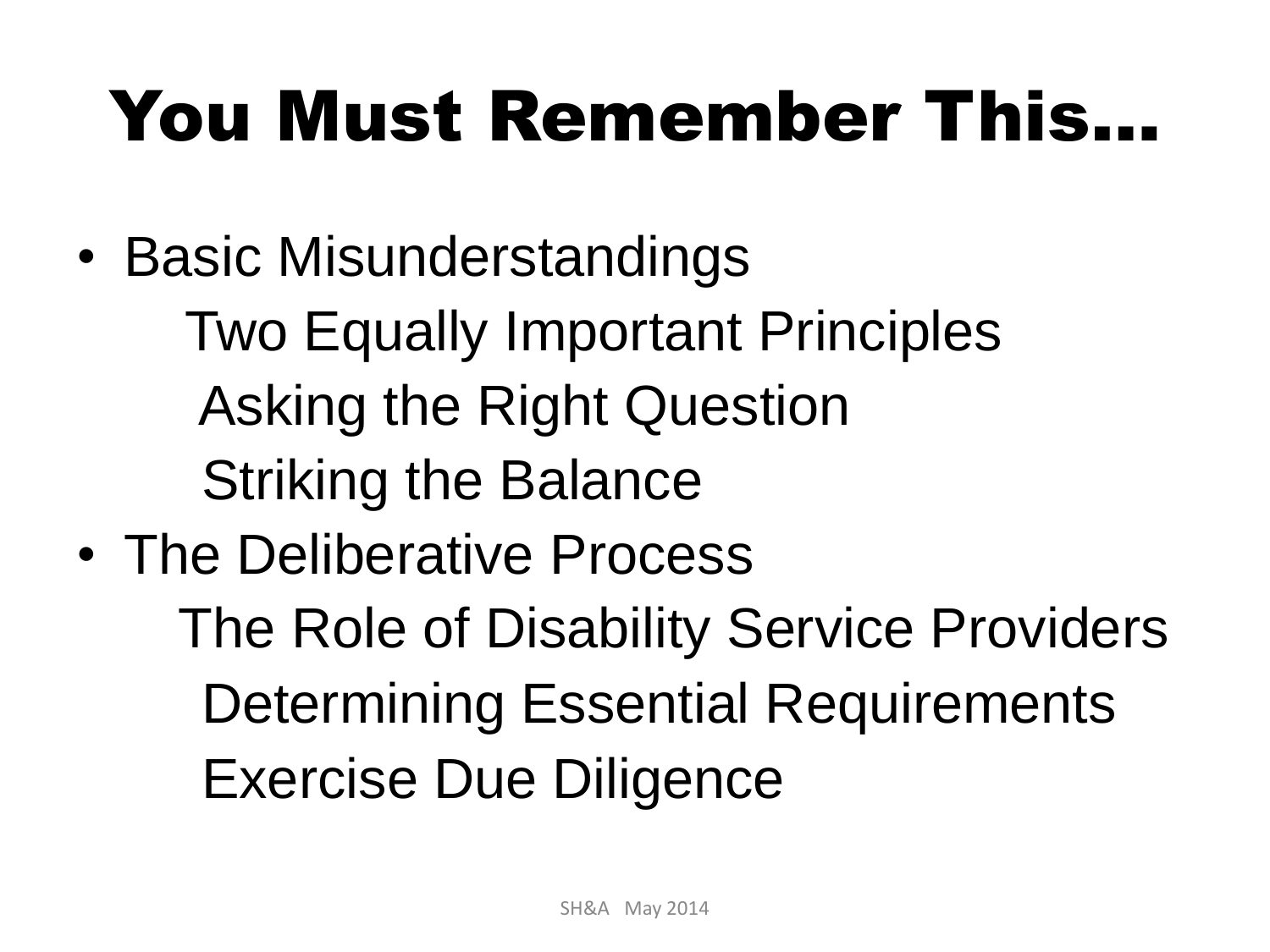## The Goal of Accommodation

Provide "meaningful access" through:

- Equally effective access to programs, benefits and services
- Offering the same range of services and options/choices
- "The most integrated setting appropriate"
- "Effective communication"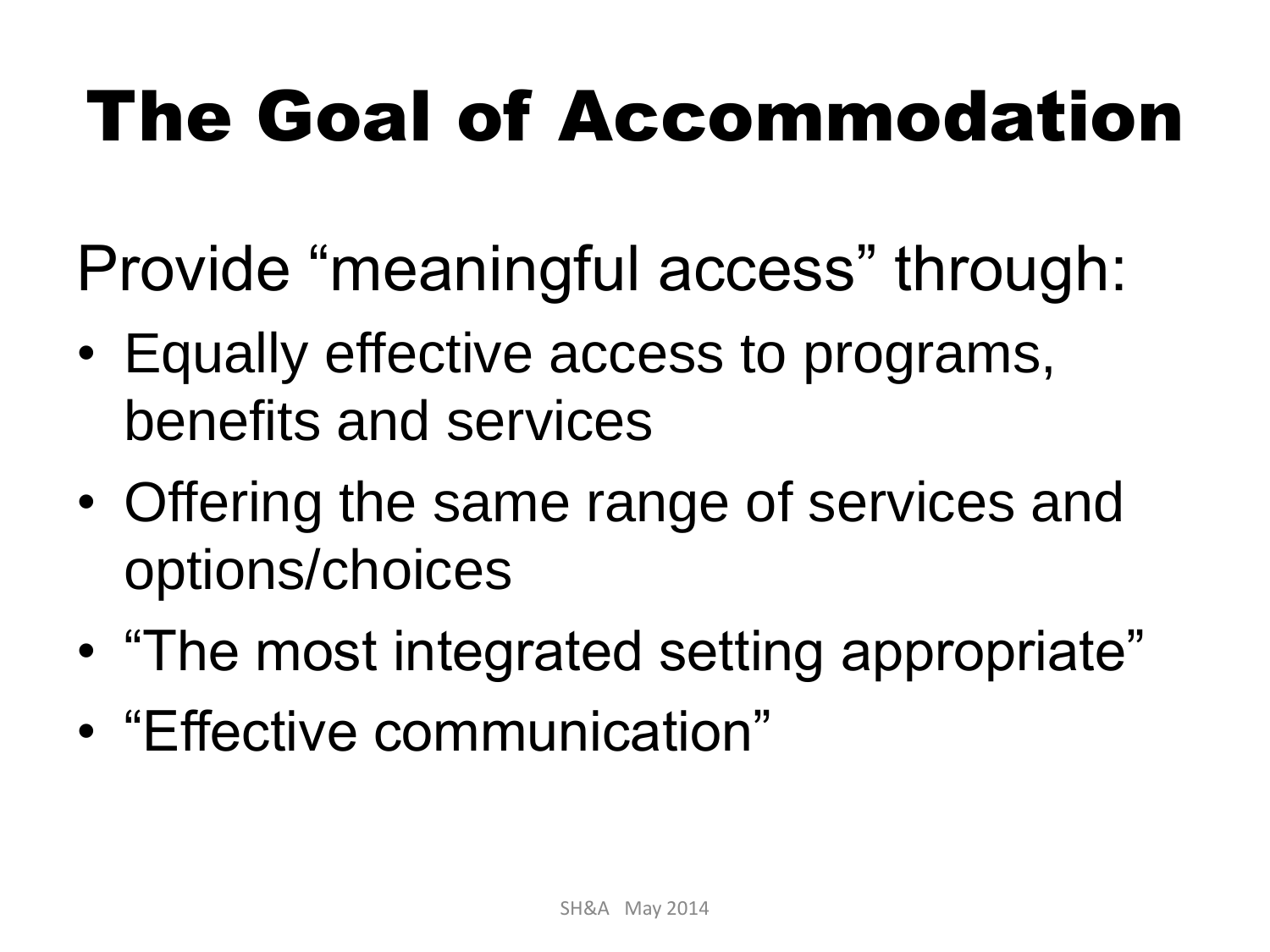# The Role of Faculty

- Articulate legitimate academic standards and requirements;
- Control and manage the classroom environment;
- Facilitate the accommodation process;
- Adhere to the institution's process and procedures; and
- Respect the expertise of disability specialists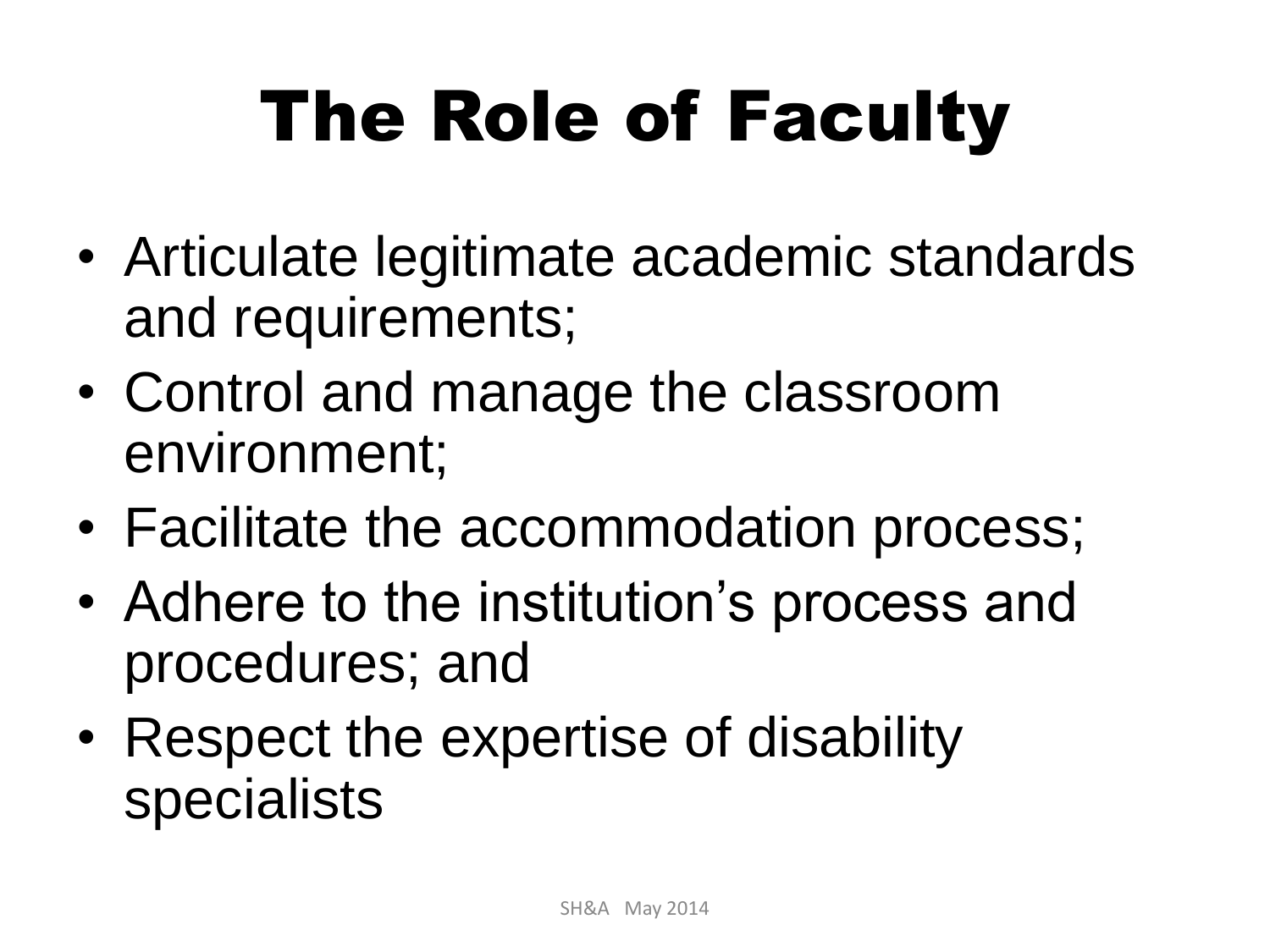## Legitimate Concerns & Issues

Academic principles that are entitled to protection include:

- $\triangleright$  The qualified status of students,
- Academic or program integrity,
- The provision of extra instructional services;
- $\triangleright$  The health and safety of third parties in a clinical environment; and
- Undue financial and administrative burdens.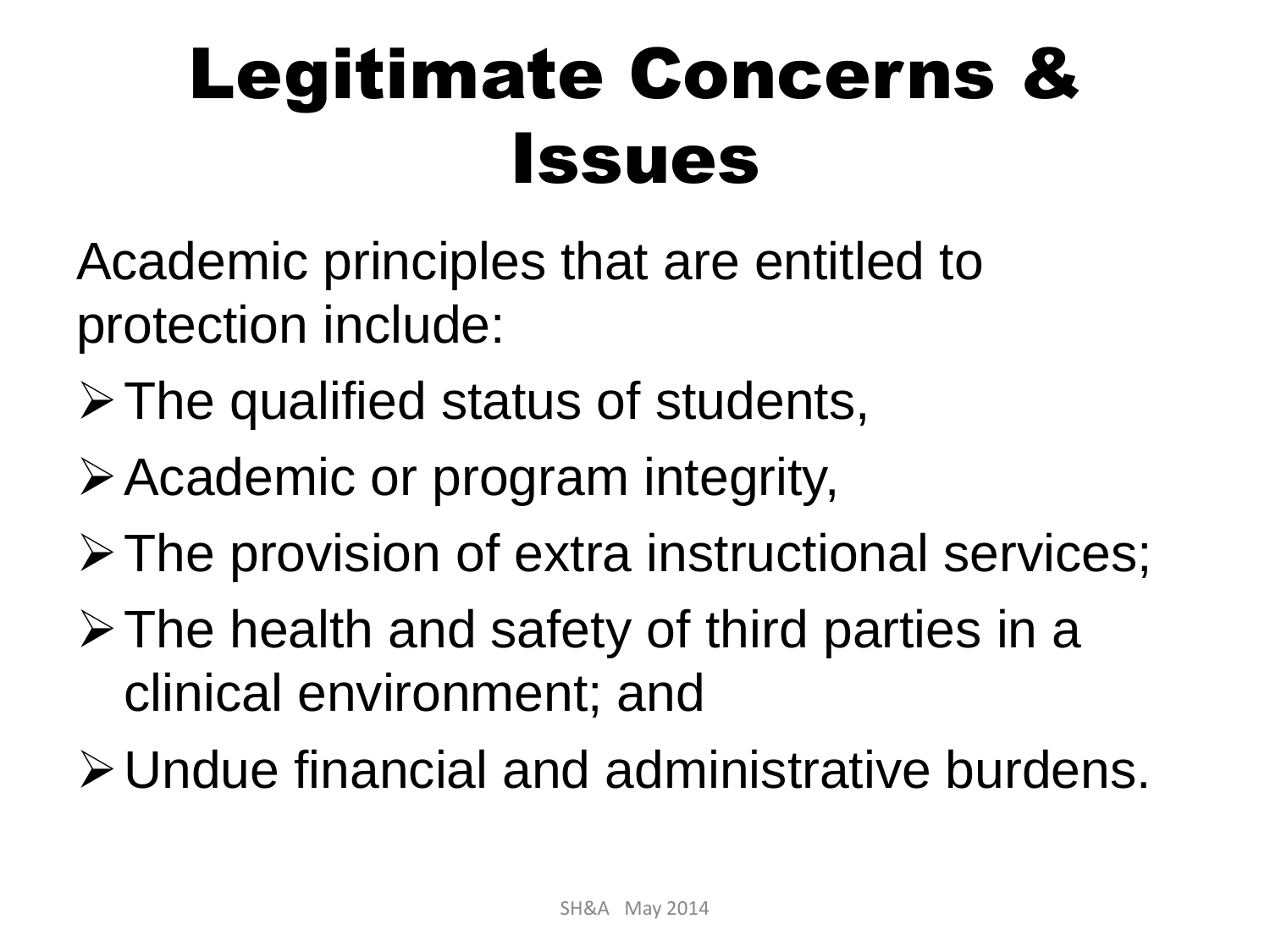## Compliance Mistakes

- Permitting faculty members to unilaterally determine whether a student has a disability and/or should be accommodated.
- Ignoring the fact that students have been denied approved accommodations by faculty.
- Categorical denials: pop quizzes, make-up exams, rigid attendance policies, et. al.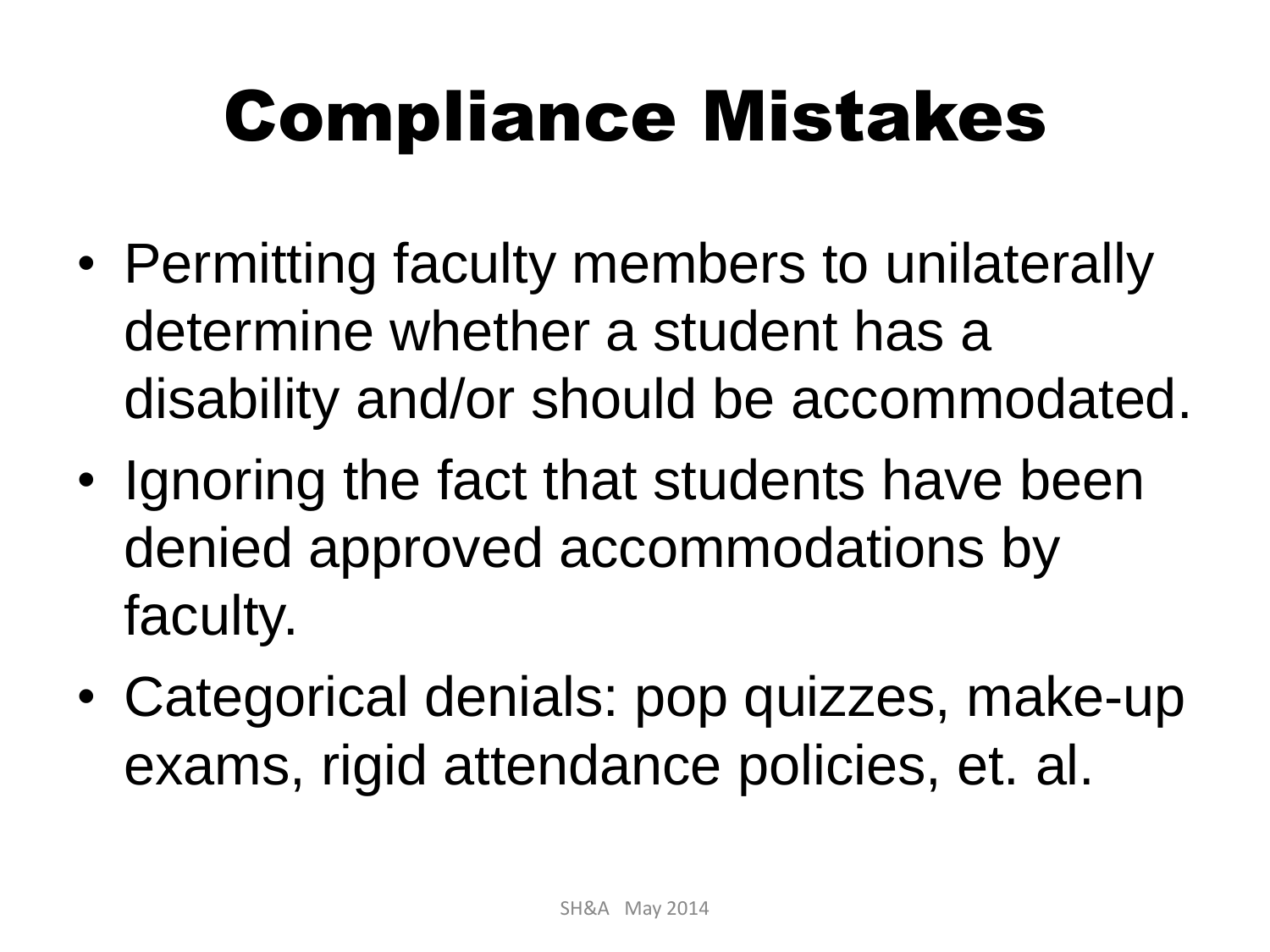## Compliance Mistakes (cont.)

- Permitting faculty members to impose additional requirements for receipt of academic adjustments, auxiliary aids and services, or to modify the conditions under which they will be provided once they have been designed and approved by the office designated to make such determinations.
- Provision of accommodations in a manner that results in students being denied equal educational opportunities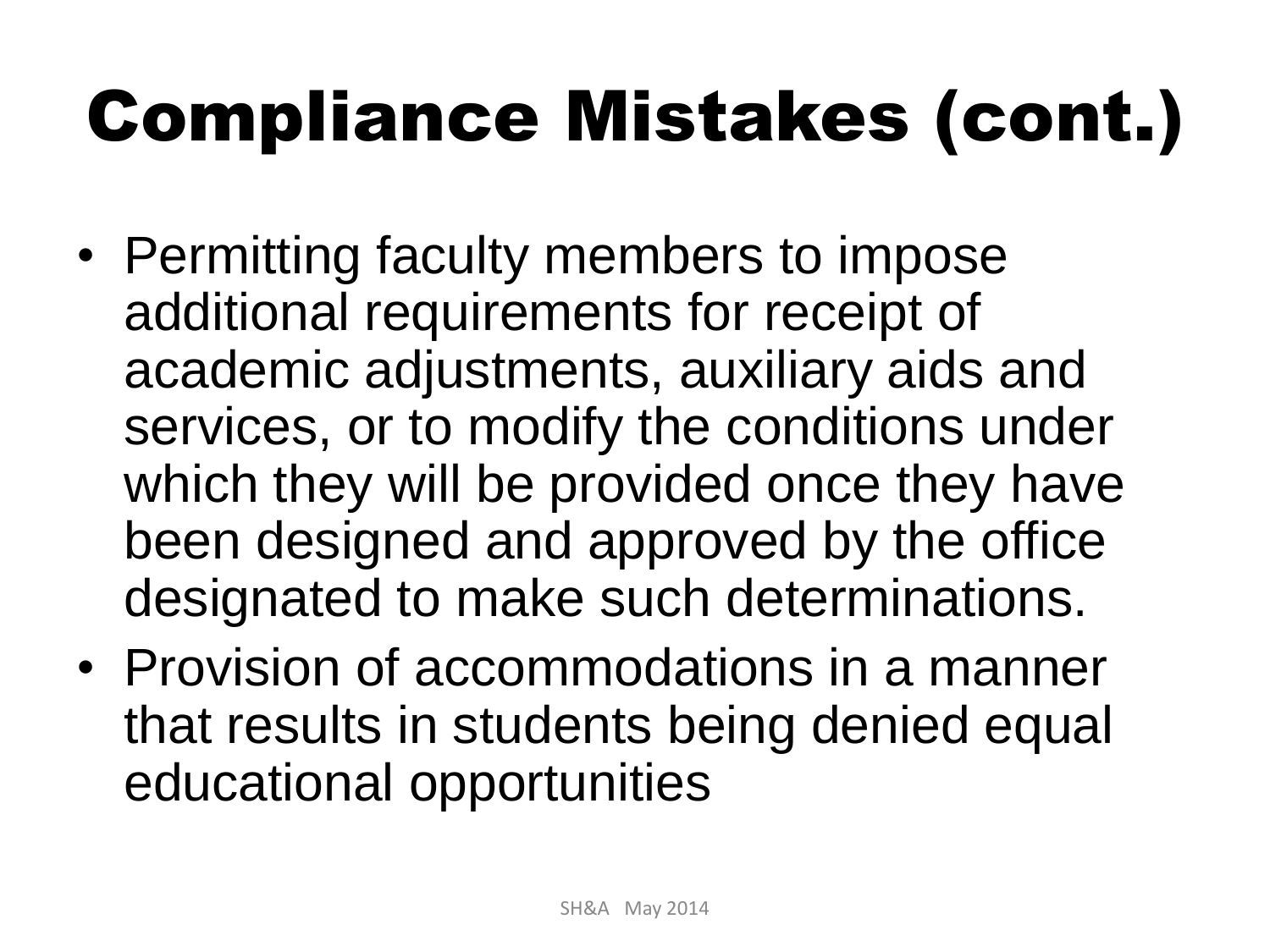## Compliance Mistakes (cont.)

- Employing methods of administrations that render the accommodations ineffective.
- Rendering disability based decisions without the involvement of disability experts;
- Designing and offering instructional materials without regard to lack of access to emerging technology; and
- Failure to resolve disagreements concerning the provision of accommodations.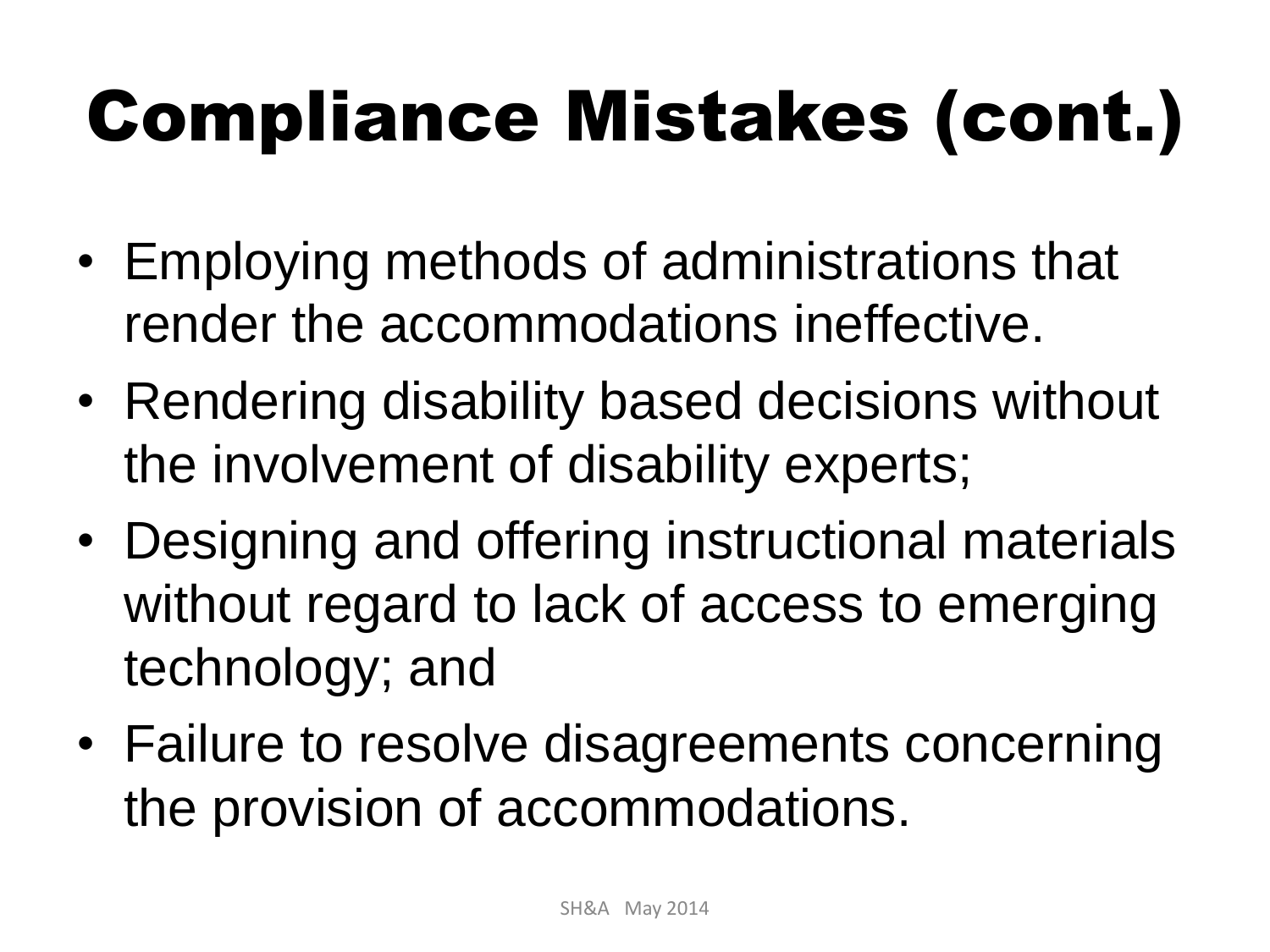# Ongoing Controversies

- Accommodation objections: tape recording; incapability with the clinical environment; access to professors' instructional materials, attendance issues, etc…
- Complaints of negative and/or offensive faculty behavior… does it equal harassment, interfere with or adversely impact the participation of students and/or does it create a culture of discrimination
- Parental encroachment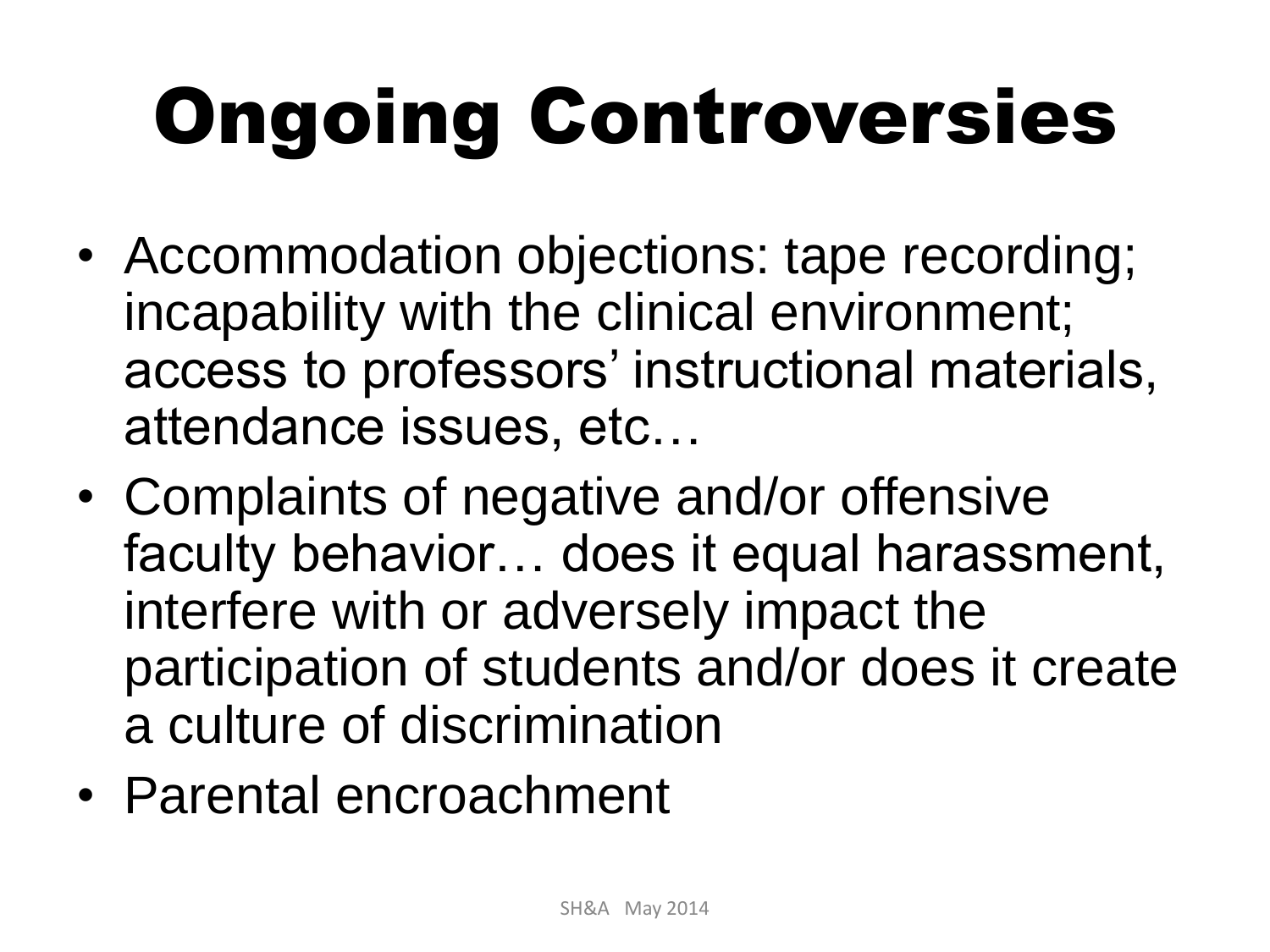#### Policy and Procedures

Service/Comfort Animals, Documentation, Grievance Procedures and Food Allergies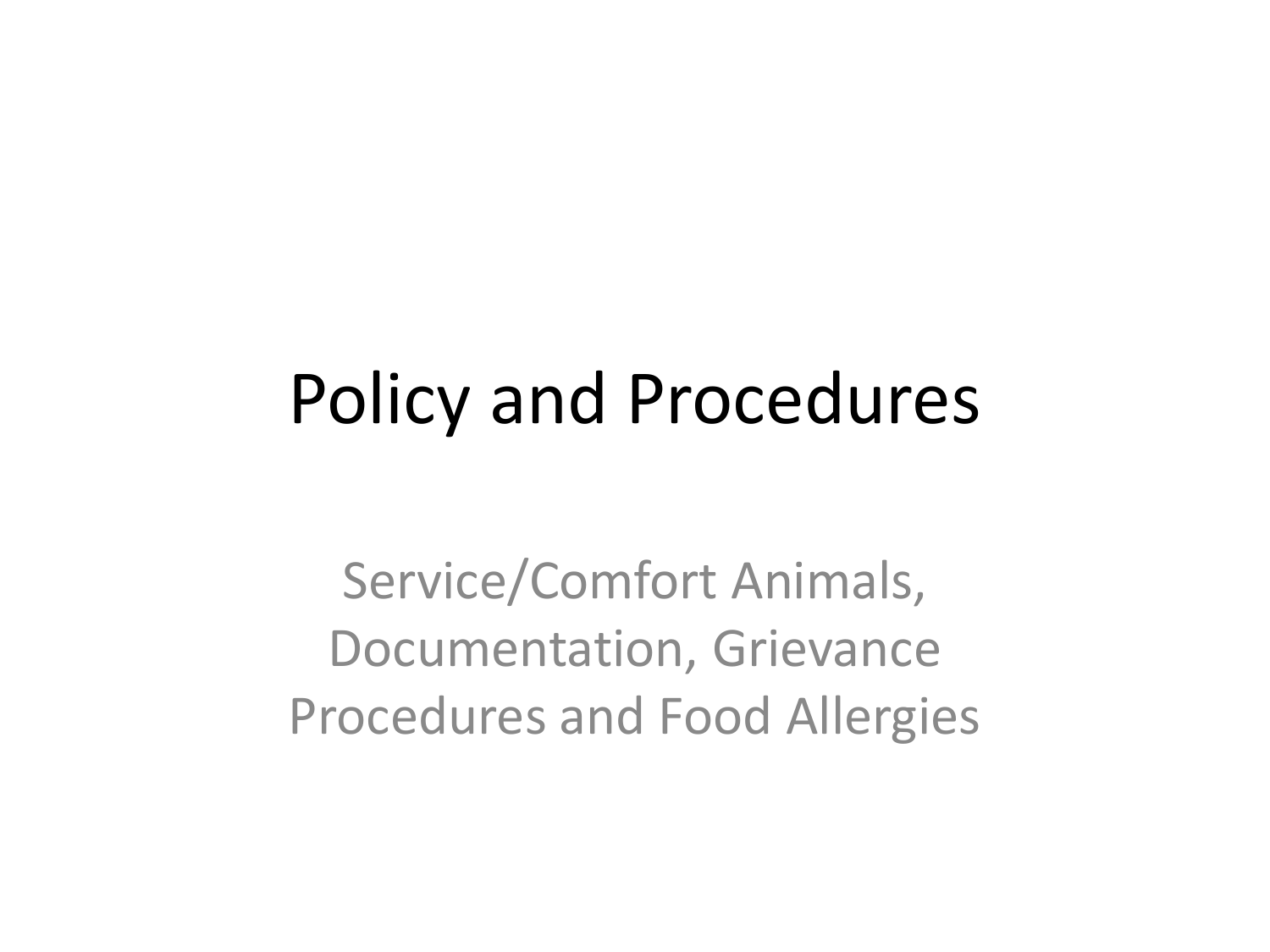## Service Animals

- Ensure that access is granted to handlers with service animals in all areas of facilities where members of the public, participants in services, programs or activities and/or visitors are allowed to go.
- Identify the office or administrator responsible for verifying that the animal is a service animal and making exclusion decisions. Instruct that all questions or concerns be referred to that office or individual.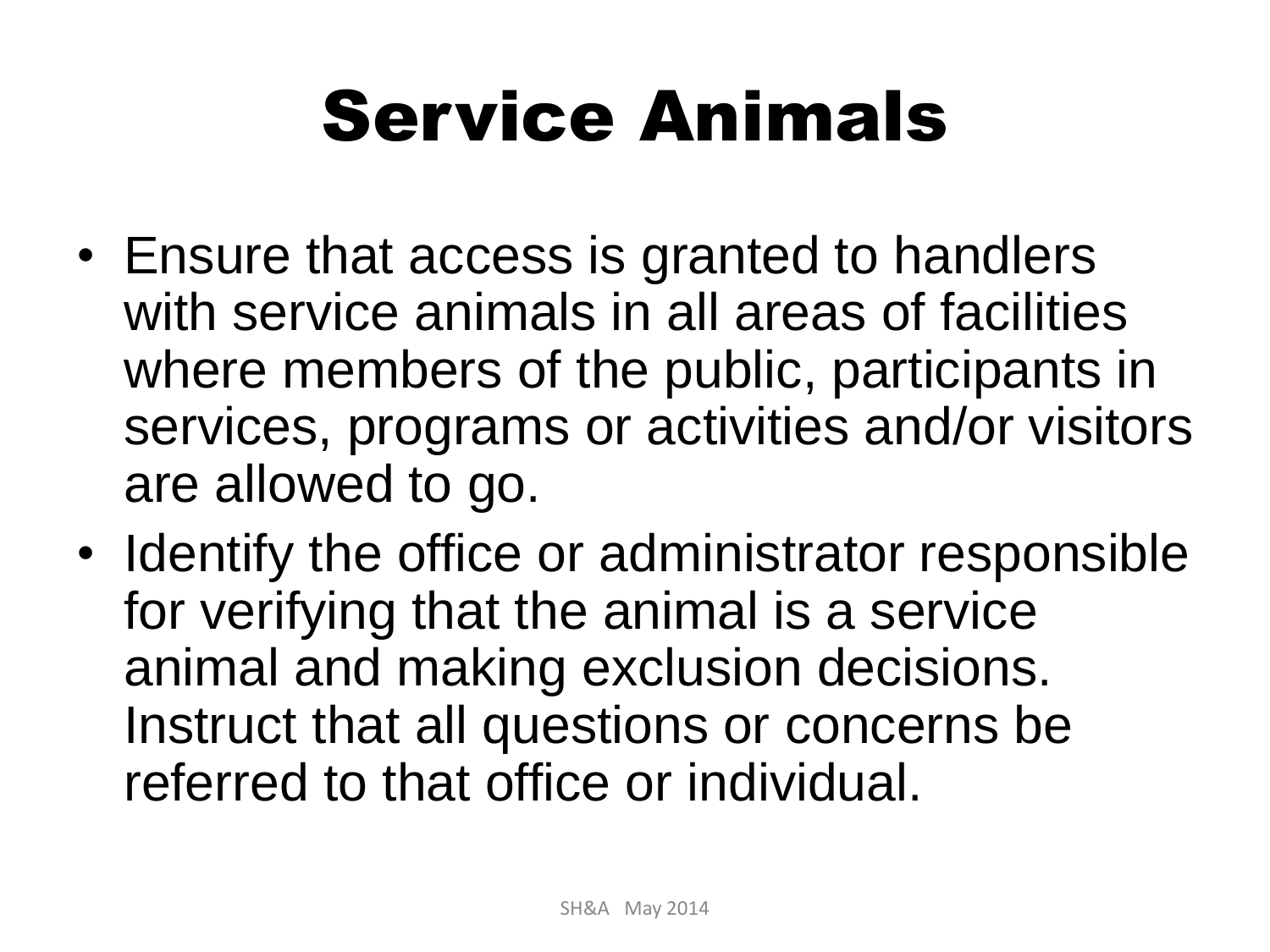Adopt verification procedures that provide that:

- It is presumed that the individual and the animal are entitled to be onsite.
- **The inquiry process will not be invoked under** circumstances where it is observable and obvious what work or task the animal is performing for the handler.
- Absent extraordinary circumstances, all contact with the handler will be limited to the statutorily approved inquiries. Further inquiry will not be made unless there is credible, objective evidence reflecting that the animal is not performing as a service animal.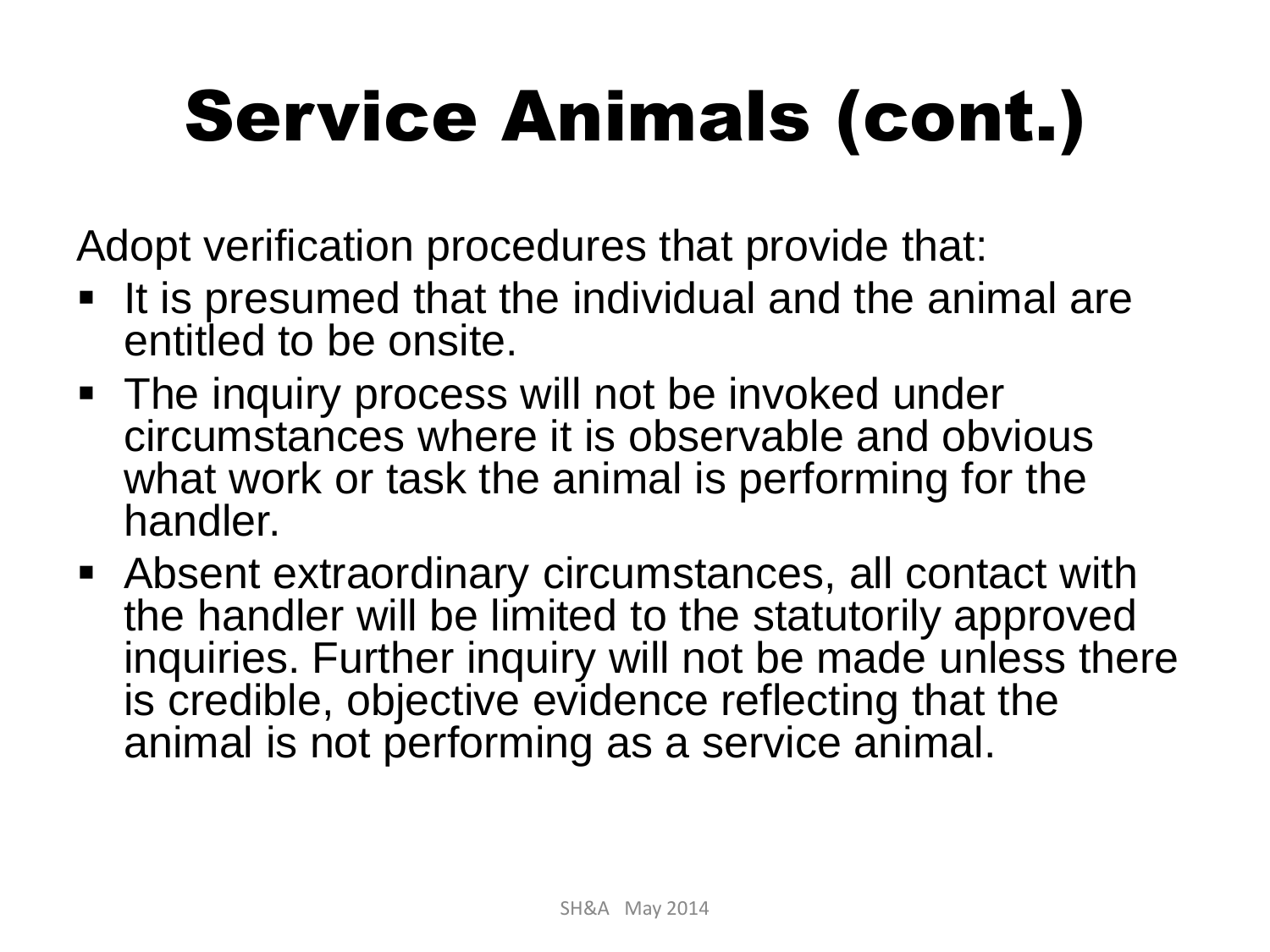- The policy should prohibit any additional restrictions, charges or fees imposed solely on the basis of the presence of a service. (include comfort animals)
- The responsibilities of handlers should be clearly spelled out in the policy. They include:
- 1. To maintain control of the service animal by lease, tether, voice control, signals or other effective means.
- 2. The proper care, feeding, maintenance and overall supervision of the animal
- 3. To provide evidence of vaccinations or immunizations and compliance with local health ordinances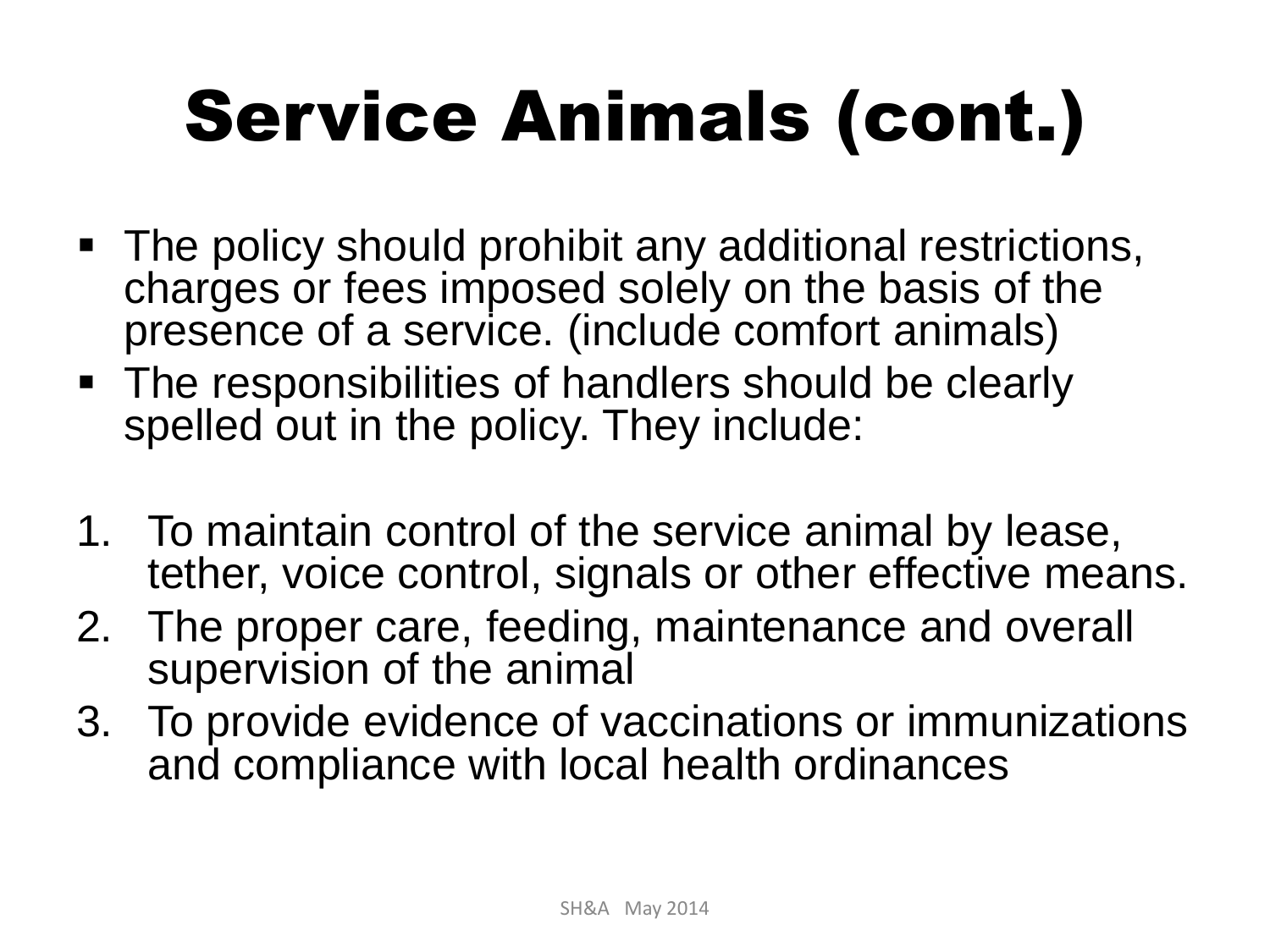- **Adopt a process requiring an individualized** determination prior to excluding a service animal. There should be no general or categorical exclusions (e.g., no animals permitted in labs). The reasons for exclusion should be strictly limited to those provided in the ADA.
- The exclusion procedure should a) require a full analysis of all pertinent facts and that there be actual evidence that supports the exclusion; b) provide the individual an opportunity to resolve or address the issues that would warrant exclusion; and c) ensure that a proper determination is conducted prior to excluding an animal judged to be a "direct threat."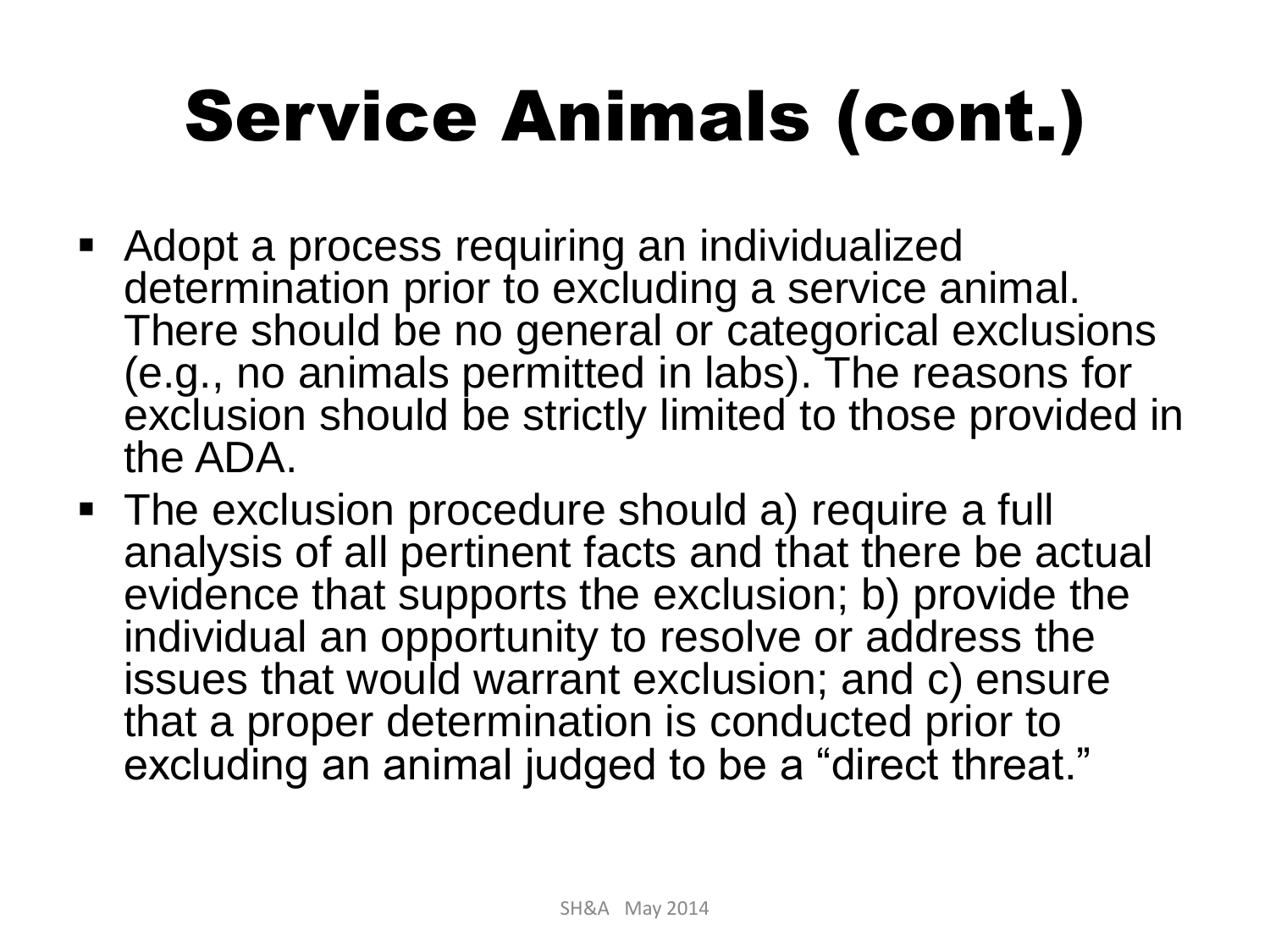- Even under circumstances where a decision is made that exclusion is warranted, a determination must be made as to whether there are modifications or accommodations that could be implemented or offered that would permit the individual and his/her service animal to participate prior to actual exclusion.
- $\blacksquare$  If a service animal is legitimately excluded, the individual with the disability should be given the opportunity to continue participating in the program or activity and alternative accommodations should be provided, if necessary.
- The policy should provide that service animals will not be removed solely because individuals assert that they have allergies and/or fear dogs.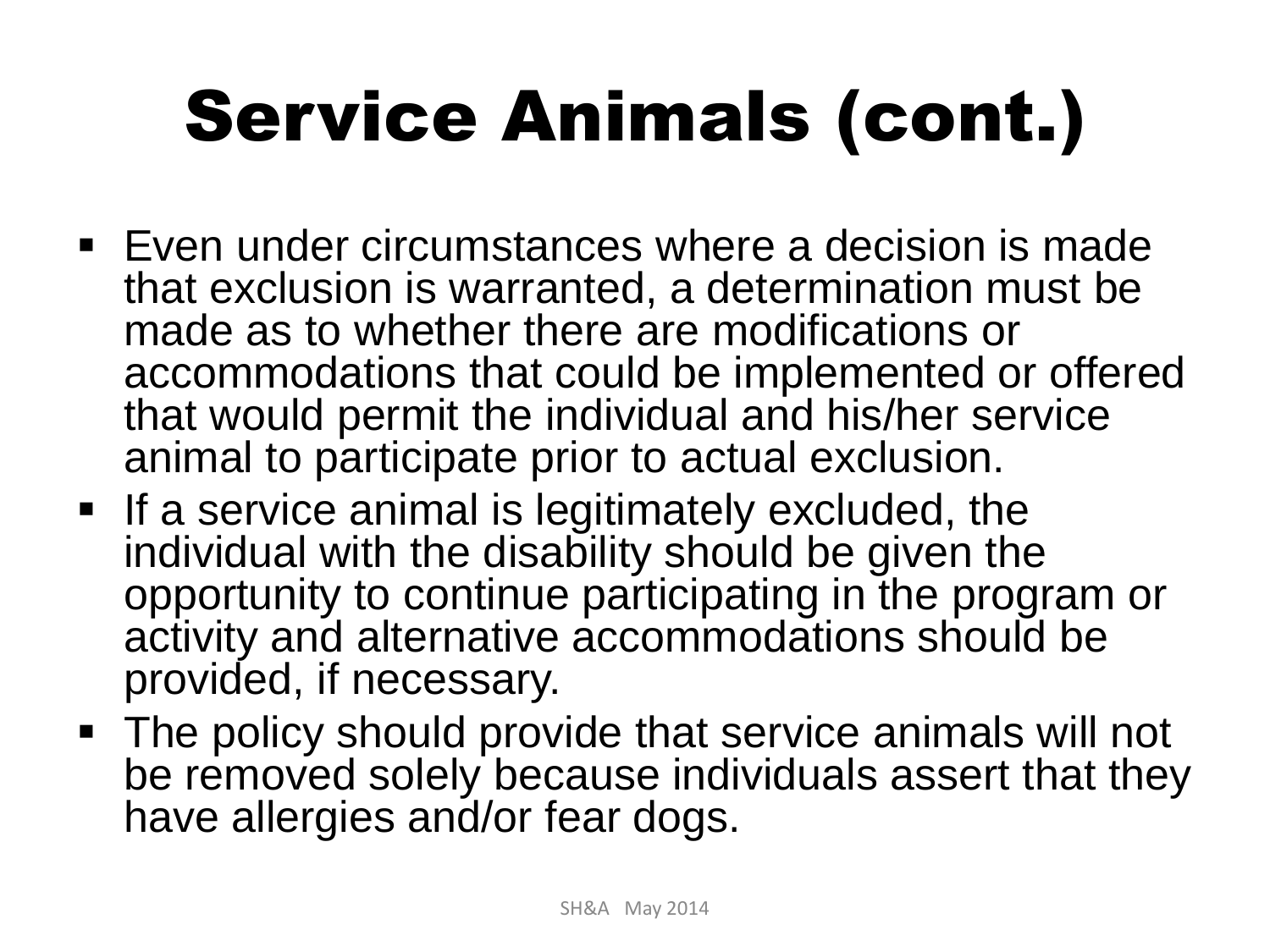## Comfort Animals

- Requests for the use of comfort/assistance/support animals will be treated as accommodation requests.
- **The key issue to be addressed is whether** sufficient documentation is provided to establish that the animal is necessary to "afford the individual an equal opportunity to use and enjoy a dwelling or to participate in the housing service or program." **Nte:** HUD has defined enjoyment of a dwelling to include common areas of a dwelling.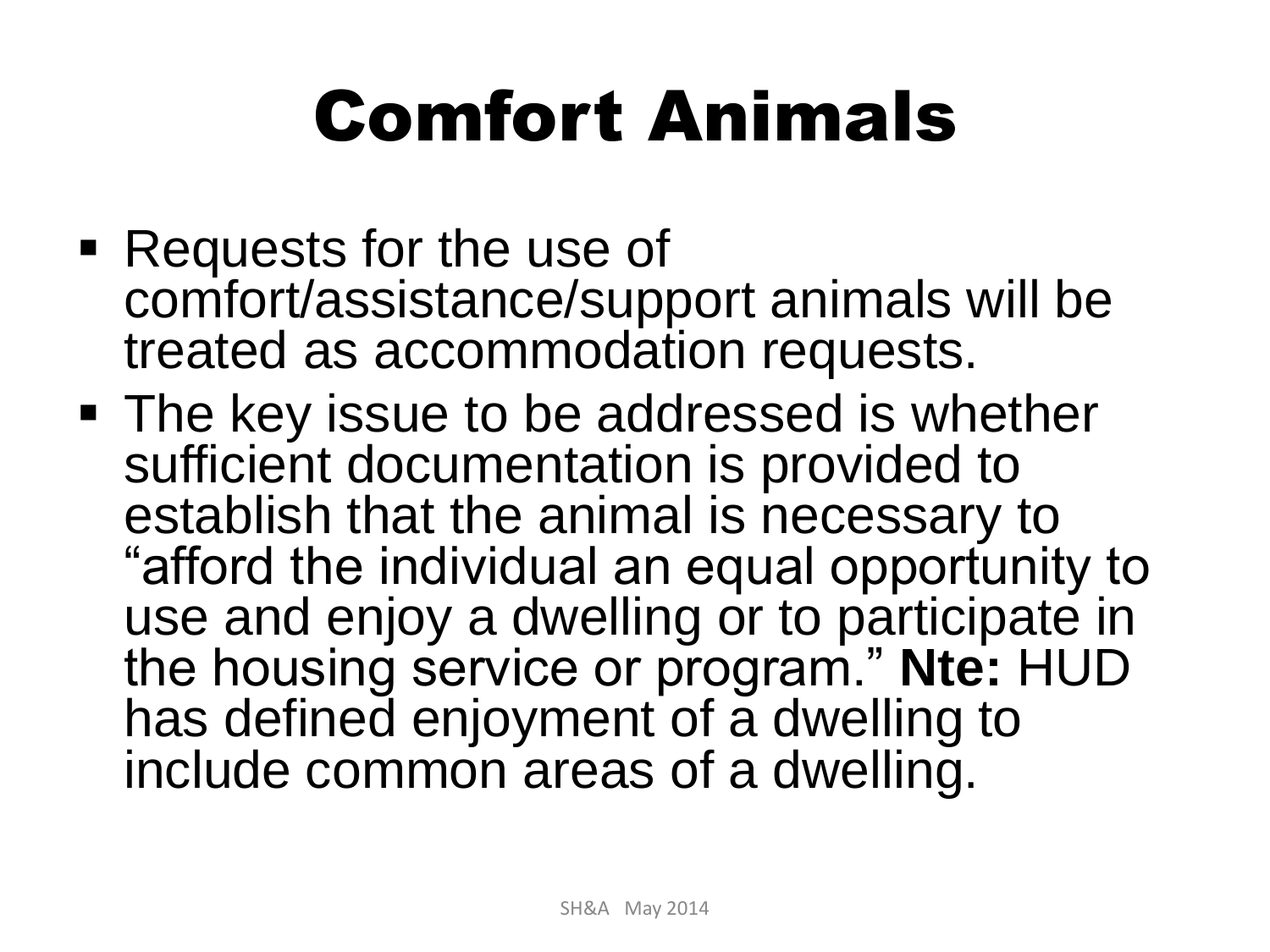# Comfort Animals (cont.)

- Students will be required to provide documentation establishing a) the existence of a disability and b) a need and/or nexus between the disability and the comfort or assistance the animal provides.
- A proper individualized assessment will be conducted prior to denying the use of animal based upon the fact that it would fundamentally alter the program or service; pose a direct threat; and/or would impose an undue financial or administrative burden.
- Approval of the use of a comfort/assistance/support animal should include clear notice of any limits regarding the use and/or access of the animal.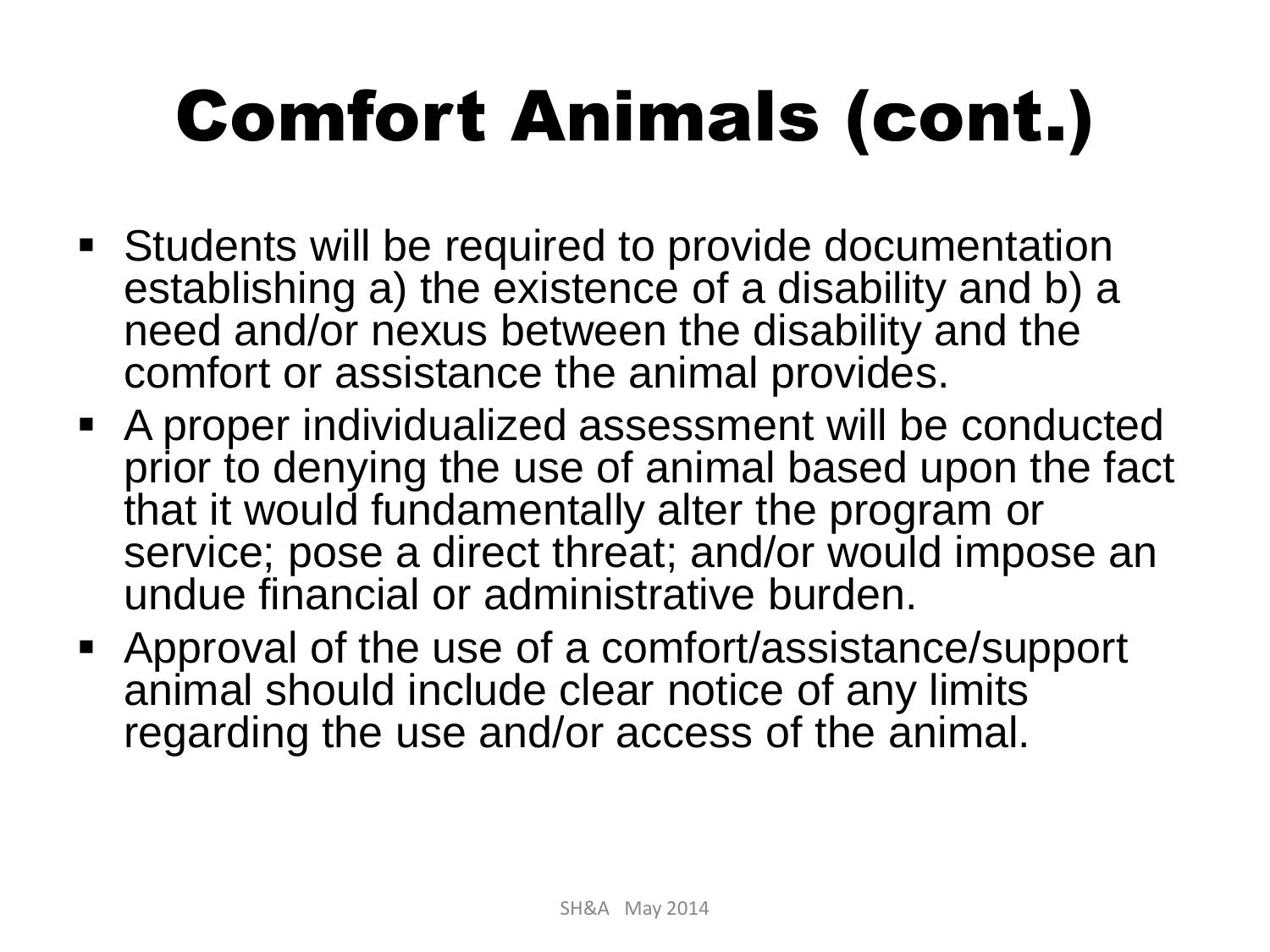# Defining Disability

#### *What has changed:*

- Decisions must be made based upon the totality of circumstances
- More weight or value afforded a number of factors
- Increased focus on the interactive process
- Greater flexibility regarding the nature and type of documentation deemed acceptable is necessary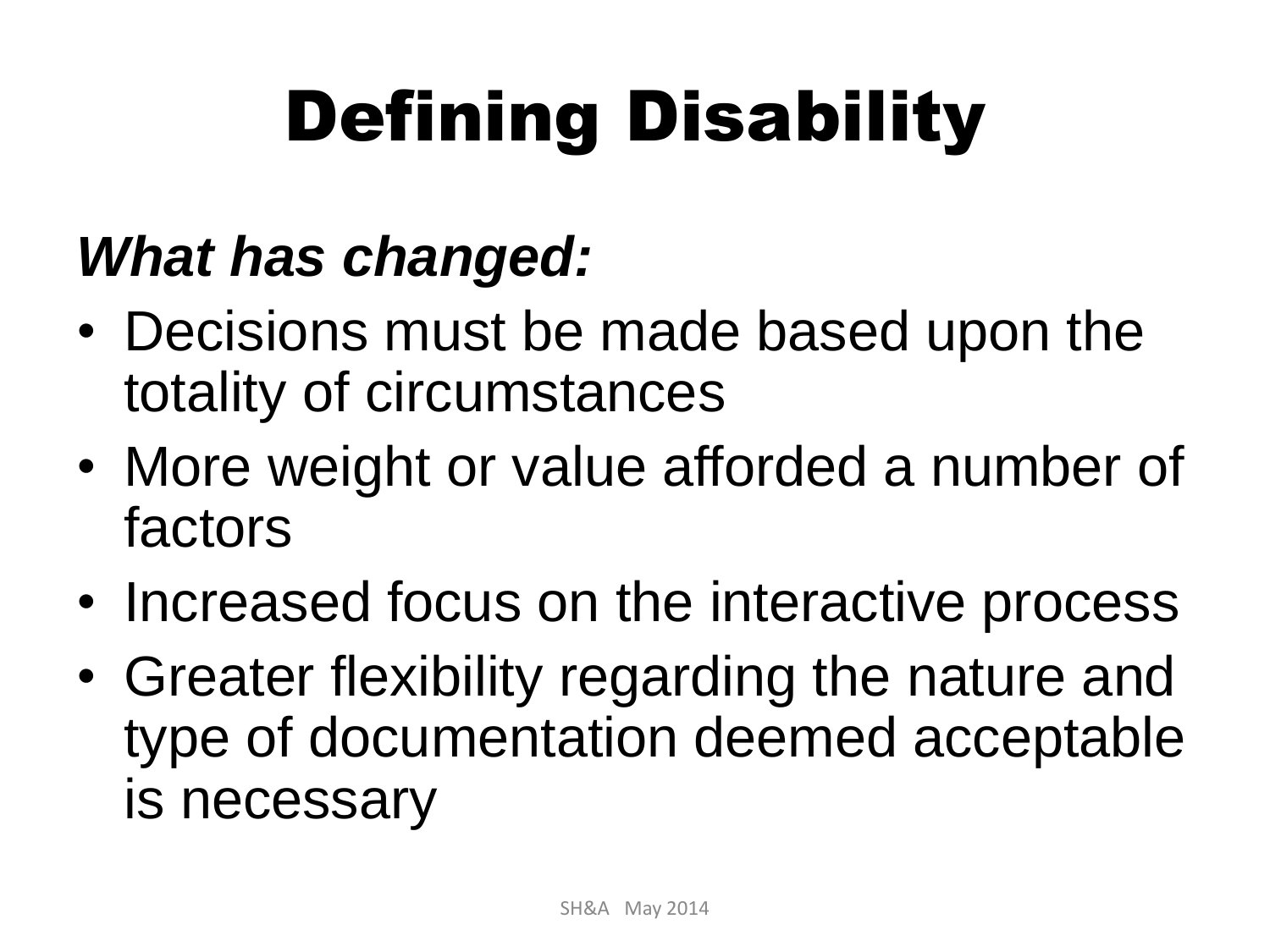# Defining Disability (cont.)

#### *What has changed:*

- The questions being answered must be clearly delineated
- The burden of proof has shifted regarding the sufficiency of documentation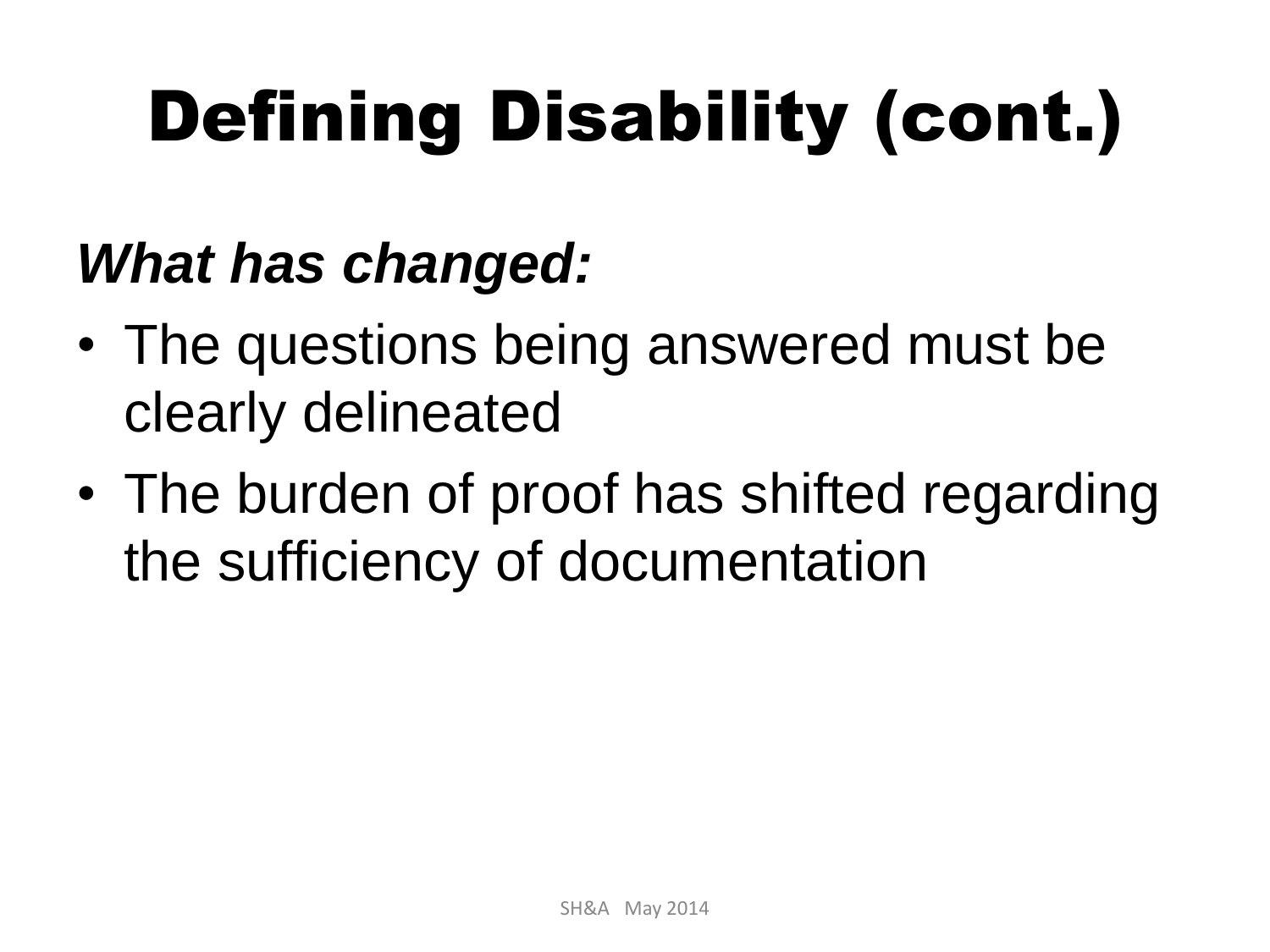# Defining Disability

#### *What has not changed:*

- Student self-reporting alone is not sufficient
- There are different questions requiring different levels of scrutiny
- The obligation is to provide "effective" accommodations
- The student must support the need for each and every academic adjustment, auxiliary aid and service
- Properly supported institutional decisions are entitled to deference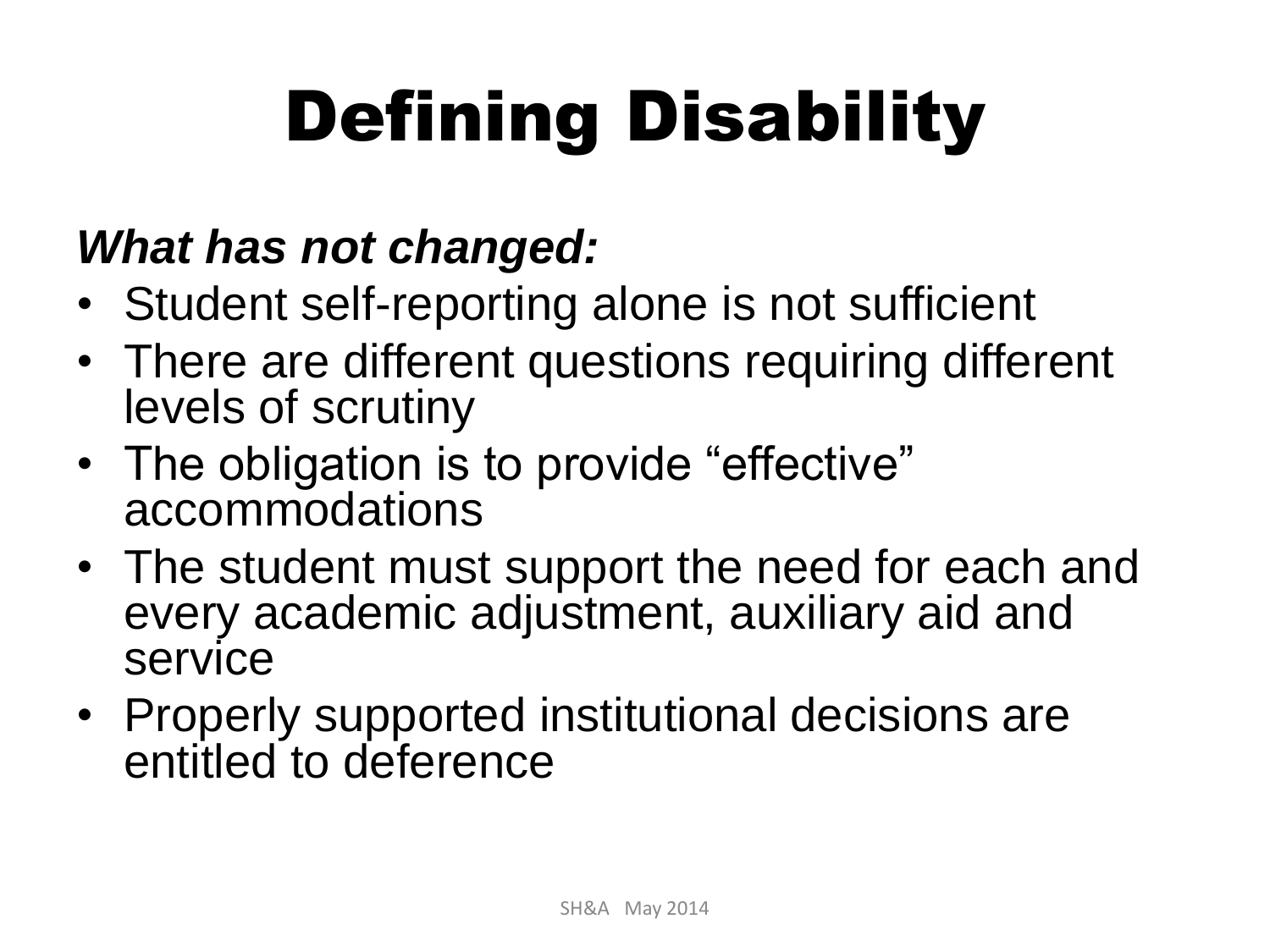### Disability Determinations Today

- Limited demands for data and focused assessments
- The classification of the condition determines the level of scrutiny and factors considered
- "Consistently considered" cases generally little more than a diagnosis and minimal verification of functional limitations
- "Substantially limiting for some..." cases require well reasoned consideration of pertinent assessment factors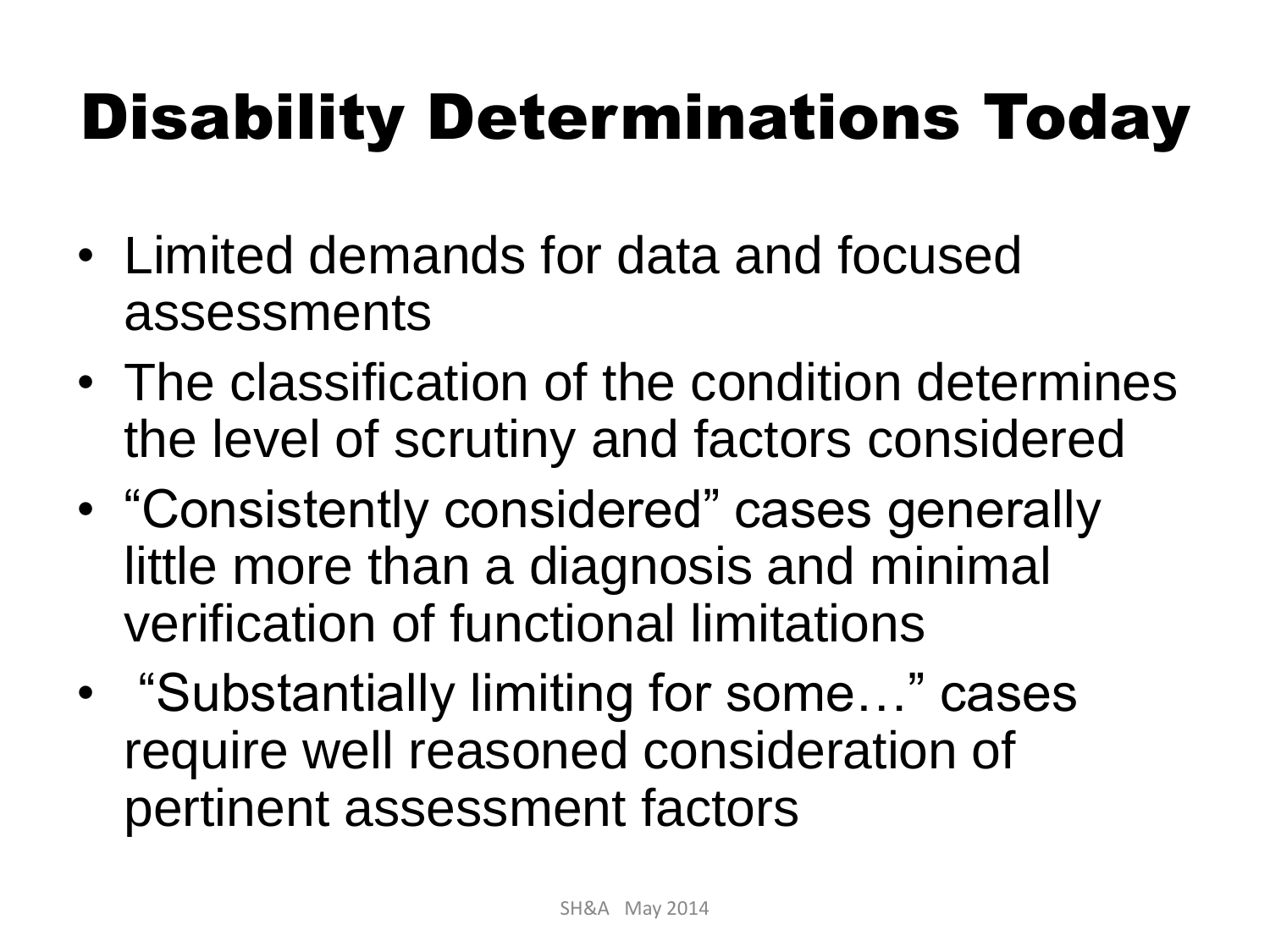# Key Compliance Mandates

- Properly balance the right of individuals with disabilities to be free from unwarranted intrusive inquiries and the institution's need for disability related information to meet its statutory obligations
- Clearly distinguish between disability determinations and reasonable accommodation – qualified status decisions
- Actively engage in the interactive process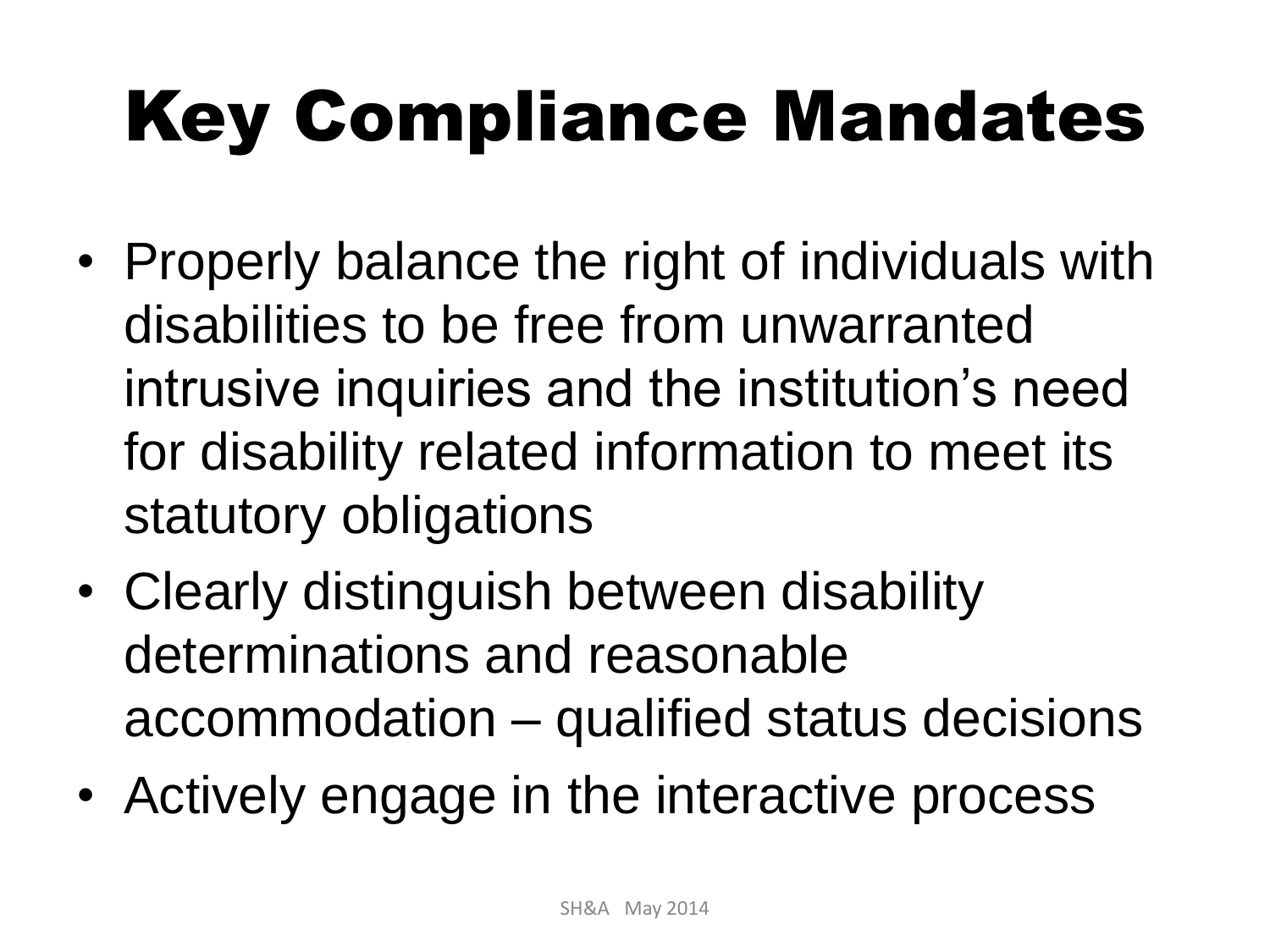### Key Compliance Mandates (cont.)

- Ensure that demands on individuals are reasonable and legitimately related to verifying disability and identifying accommodations
- Employ assessment practices that reflect a good faith effort to provide access to qualified individuals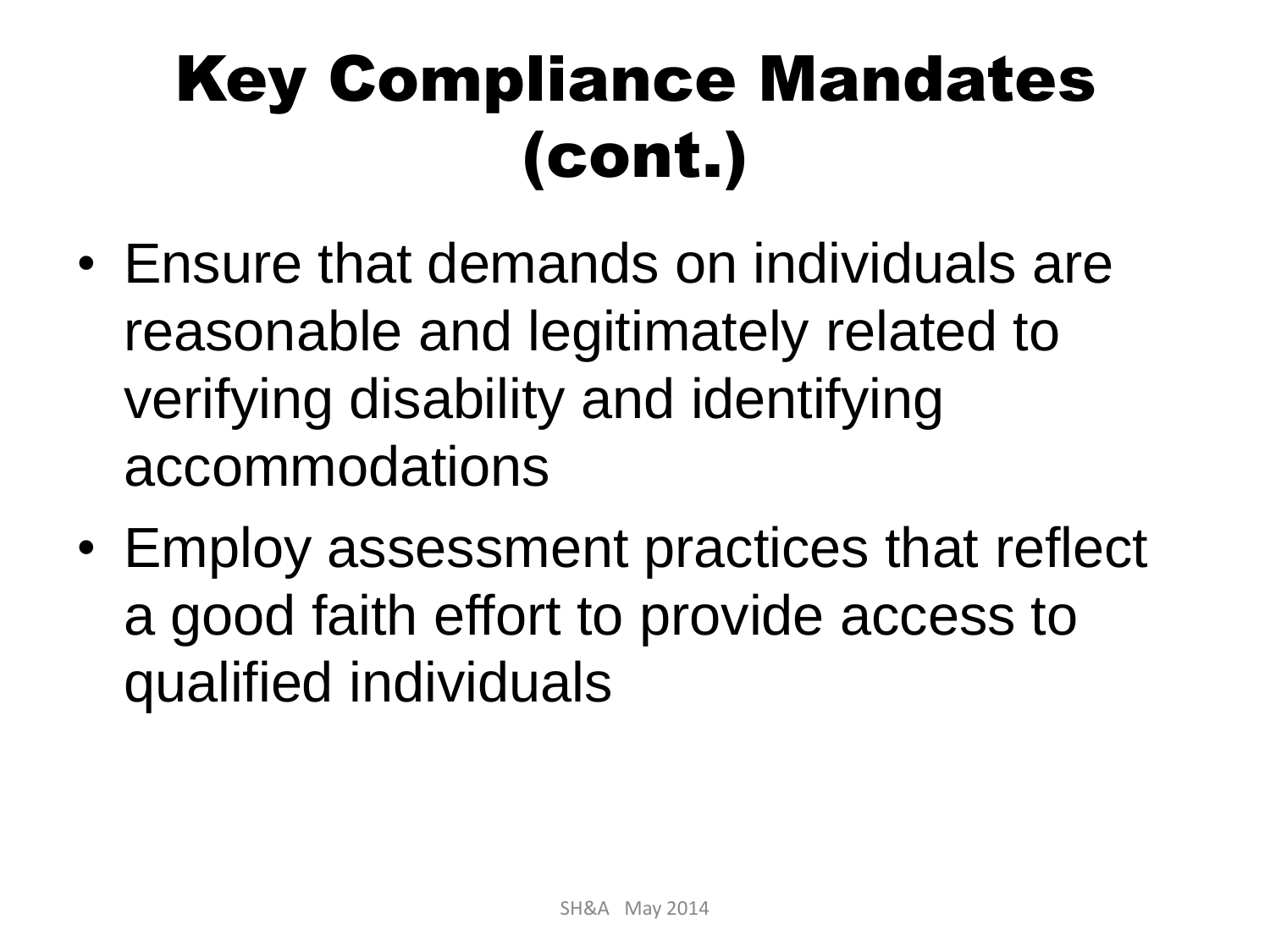### Grievance Procedures

Louisiana Tech University Settlement Agreement provisions:

- Disability services staff should operate "as a liaison between students and faculty… to promptly and effectively resolve students' disability related concerns."
- Faculty and instructors advised or aware of a student's disability-related complaint must notify disability services staff immediately so that appropriate resolution can be ensured.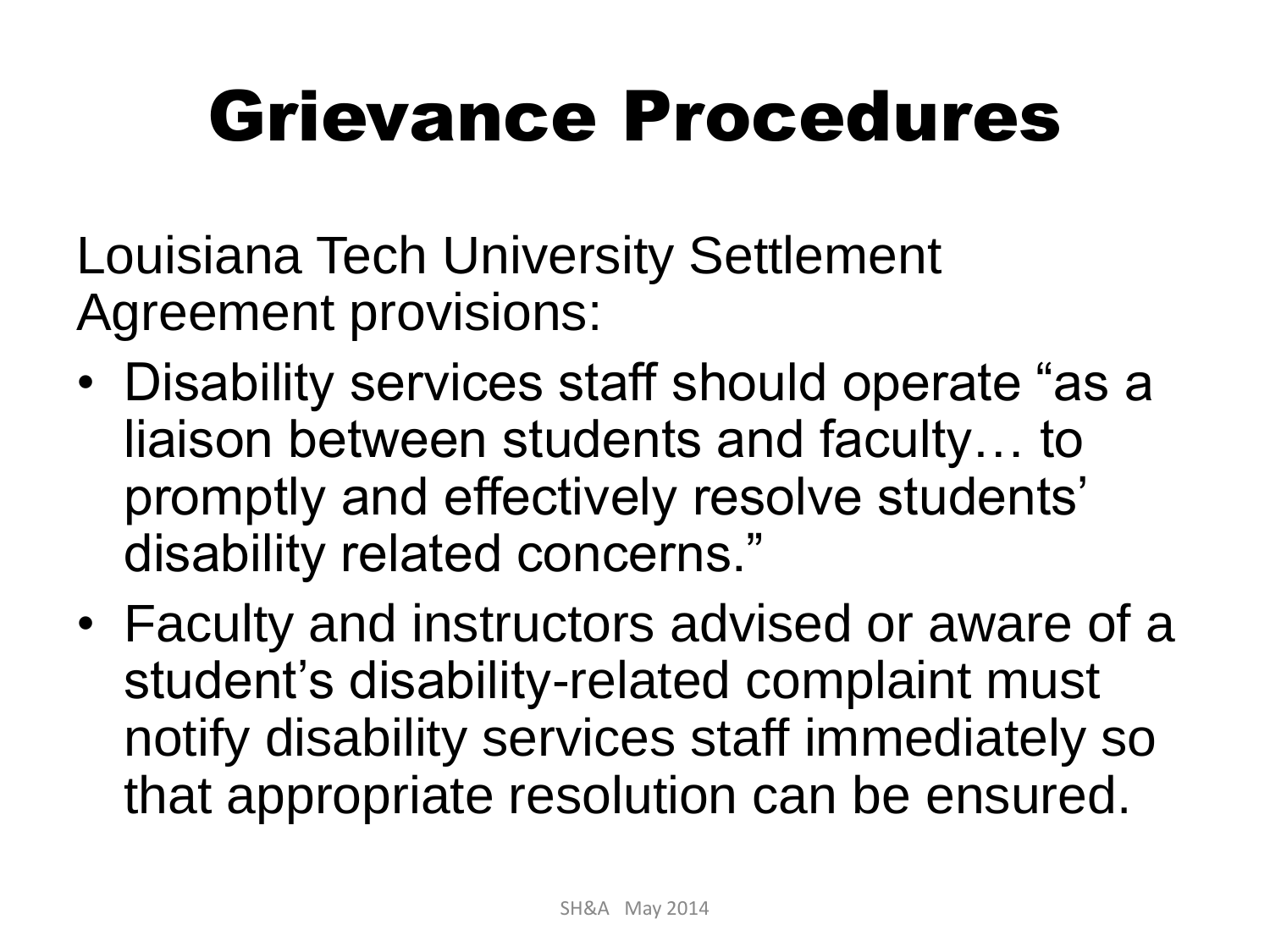#### Grievance Procedures (cont.)

- University recognized accommodations must be implemented with the supervision of disability services staff.
- The University's grievance policy will be triggered any time disability services staff is unsuccessful in fully resolving a student's complaint.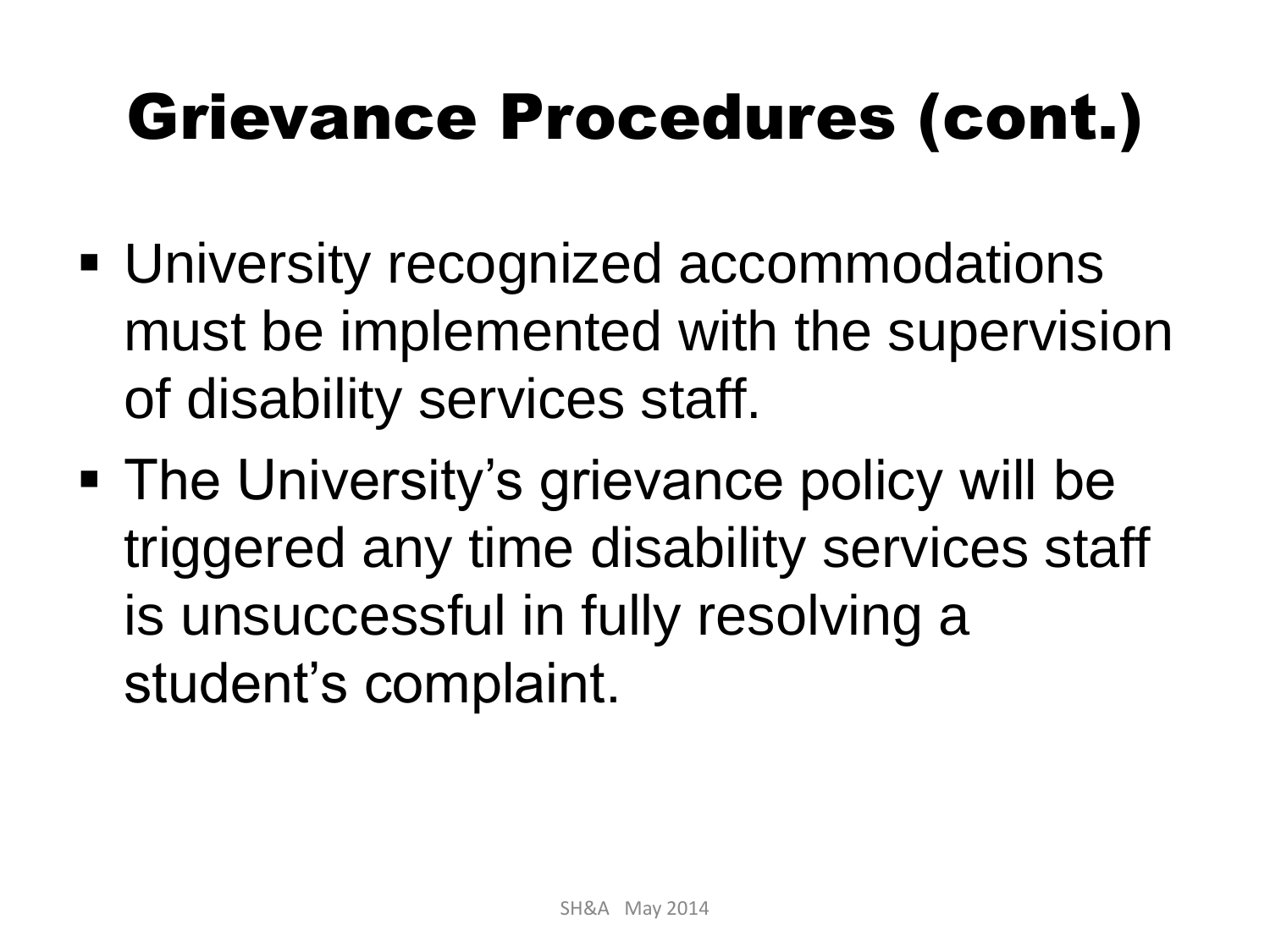### Food Service

Policies and procedures to properly accommodate students:

- Adopt a clear process for students to follow who wish to request food service modification plans that includes an interactive process involving the student and a knowledgeable representative of the institution, as well as, the participation of necessary Food Service Provider staff.
- The procedures should include clear guidance to students regarding their participation in the process.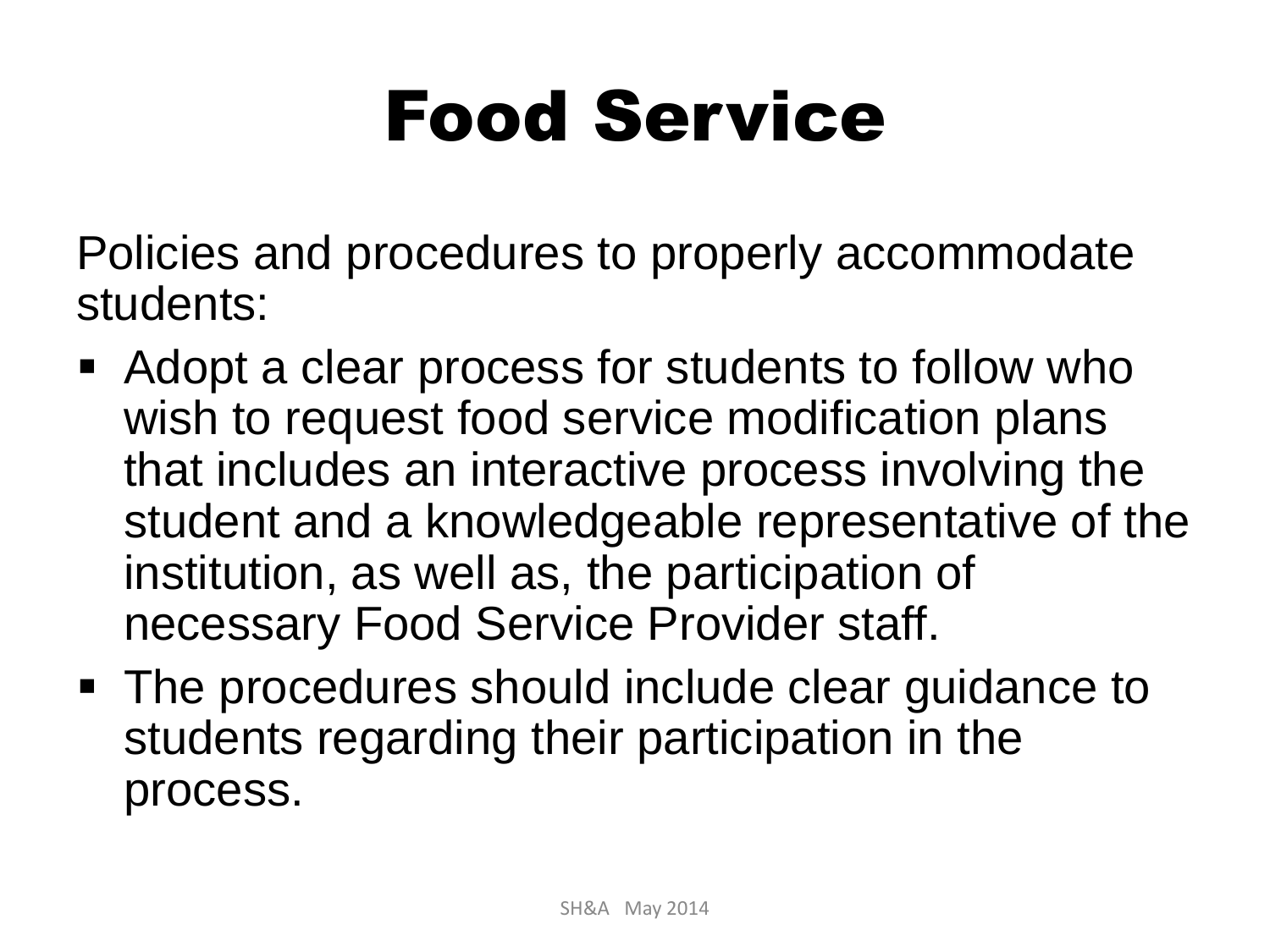# Food Service (cont.)

- Include information regarding available options for student with food allergies in relevant student handbooks and catalogs and on portions of the internal website linked to Dining/Food Services. The information should also identify a dining services staff person as a designated contact person(s).
- Post notices regarding food allergies in dining halls and food eatery, including the cooking areas and/or food preparation areas in each facility.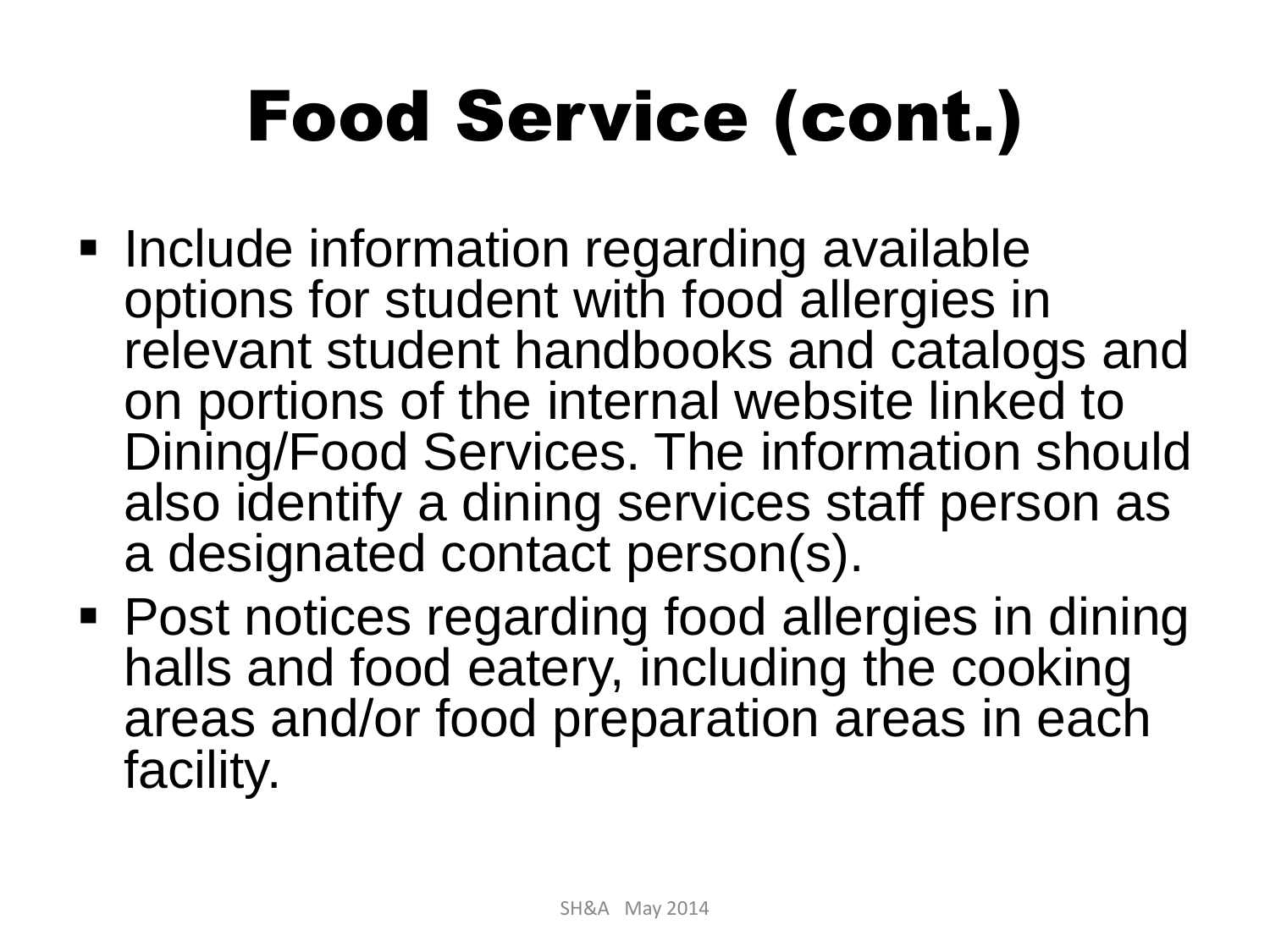# Food Service (cont.)

- **Ensure that students are offered the same** range of choices regarding where they elect to have lunch and dinner as other students.
- Ensure that contracts with third party Food Service Providers require compliance with the institutional policies and procedures regarding reasonable modifications and outline the responsibility of their staff to take reasonable steps to prepare and provide meals in conformance with modification plans developed for students with food allergies.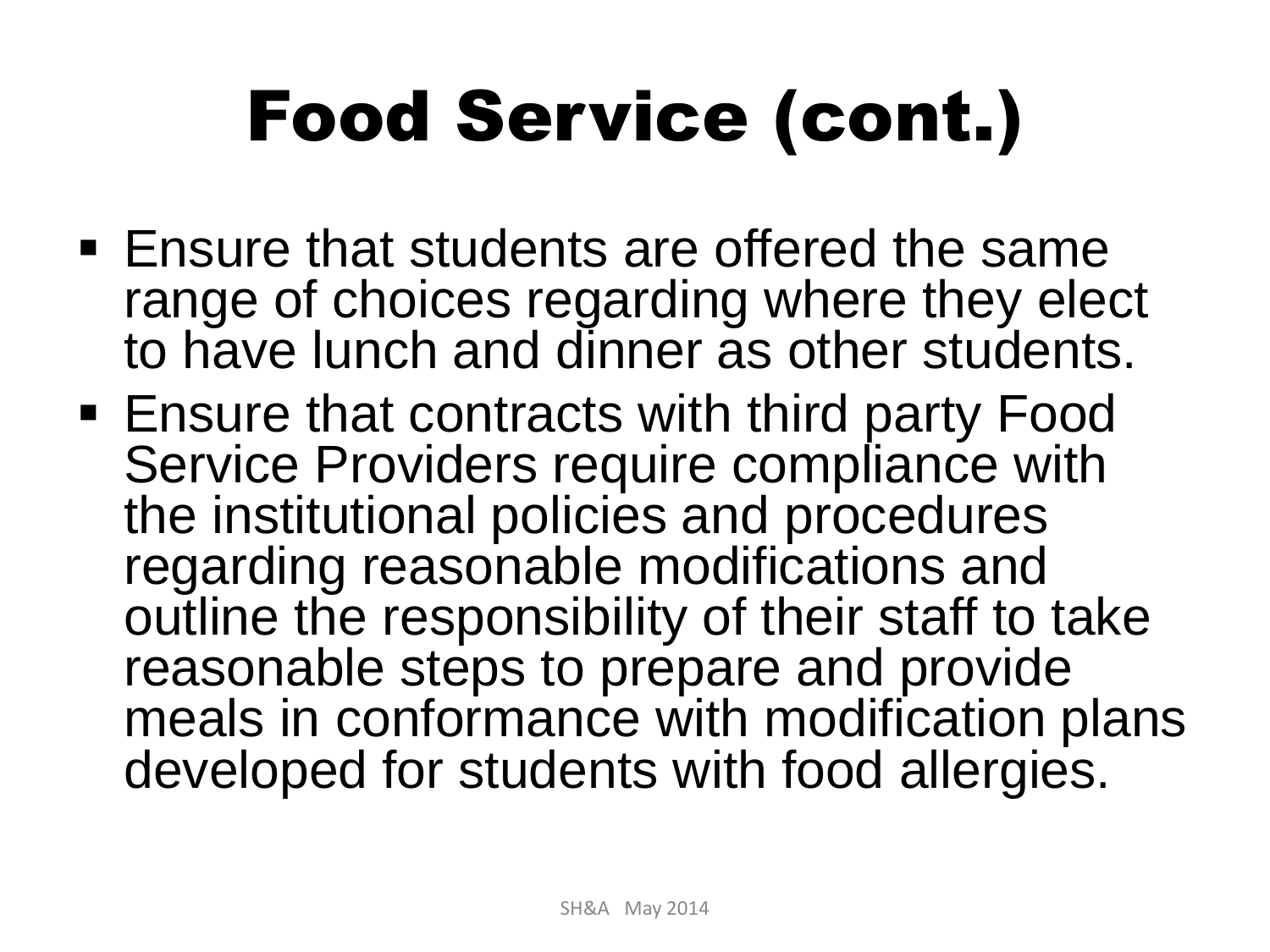# Food Service (cont.)

**Provide necessary training to Food** Service staff regarding a) food allergy awareness; b) cross-contamination, proper food storage, preparation and food safety practices; c) handling inquiries regarding allergies; and d) the University's procedures for addressing student requests for meal plan modifications and exemptions.